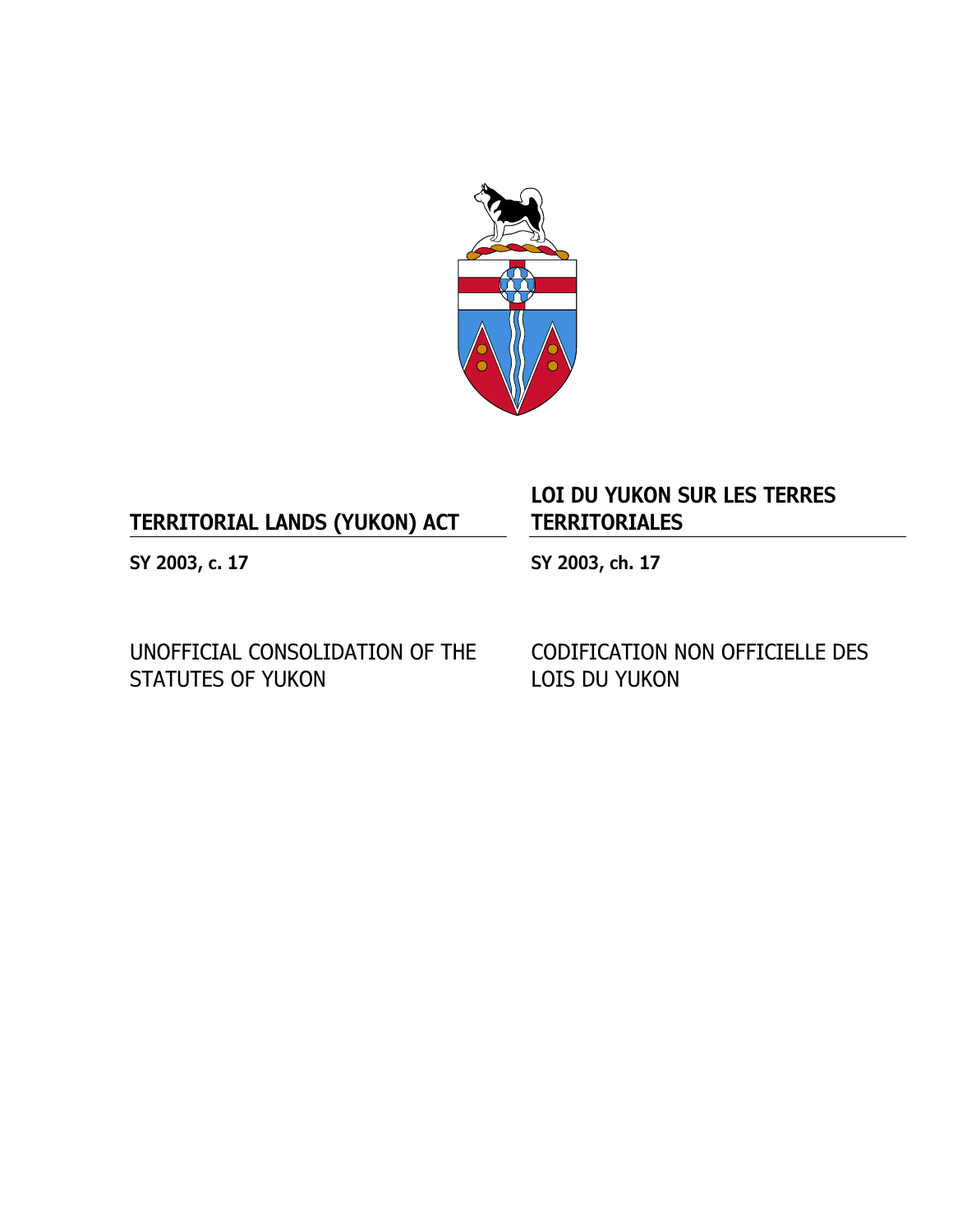SY 2003, c. 17; amended by SY 2008, c.15; SY 2008, c.23; SY 2013, c.13; SY 2014, c.16; SY 2018, c.11; SY 2022, c.5

**Please Note:** This document, prepared by the Yukon Legislative Counsel Office, is an unofficial consolidation of this Act and includes any amendments to the Act that are in force and is current to: [currency date.](https://laws.yukon.ca/cms/currency-date.html)

For information concerning the date of assent or coming into force of the Act or any amendments, please see the [Table of Public Statutes](https://laws.yukon.ca/cms/table-of-public-statutes.html) and the [Annual Acts](https://laws.yukon.ca/cms/acts-by-year.html) on the [laws.yukon.ca](https://laws.yukon.ca/) web site. Links to amending legislation, where appropriate, are provided at the end of each section in this document.

If you find any errors or omissions in this consolidation, please contact:

**Legislative Counsel Office Tel:** (867) 667-8405 **Email:** [lco@gov.yk.ca](mailto:lco@gov.yk.ca)

## **LOI DU YUKON SUR LES TERRES TERRITORIALES**

LY 2003, ch. 17; modifiée par LY 2008, ch. 15; LY 2008, ch. 23; LY 2013, ch. 13; LY 2014, ch. 16; LY 2018, ch. 11; LY 2022, ch. 5

**Veuillez noter:** ce document préparé par le Bureau des conseillers législatifs du Yukon est une codification administrative de la présente loi, laquelle comporte les modifications à celle-ci qui sont en vigueur au : [date en](https://laws.yukon.ca/cms/currency-date.html)  [vigueur.](https://laws.yukon.ca/cms/currency-date.html)

Pour l'information concernant la date de sanction ou la date d'entrée en vigueur de la loi, ou de ses modifications, veuillez consulter le [tableau des lois](https://laws.yukon.ca/cms/table-of-public-statutes.html)  [d'intérêt public](https://laws.yukon.ca/cms/table-of-public-statutes.html) et des [lois annuelles](https://laws.yukon.ca/cms/acts-by-year.html) sur le site web [laws.yukon.ca.](https://laws.yukon.ca/) Des liens vers les lois modificatives, le cas échéant, sont fournis à la fin de chaque article du présent document.

Si vous trouvez des erreurs ou des oublis dans cette codification, veuillez communiquer avec:

### **le Bureau des conseillers législatifs**

**Tél:** (867) 667-8405 **courriel:** [lco@gov.yk.ca](mailto:lco@gov.yk.ca)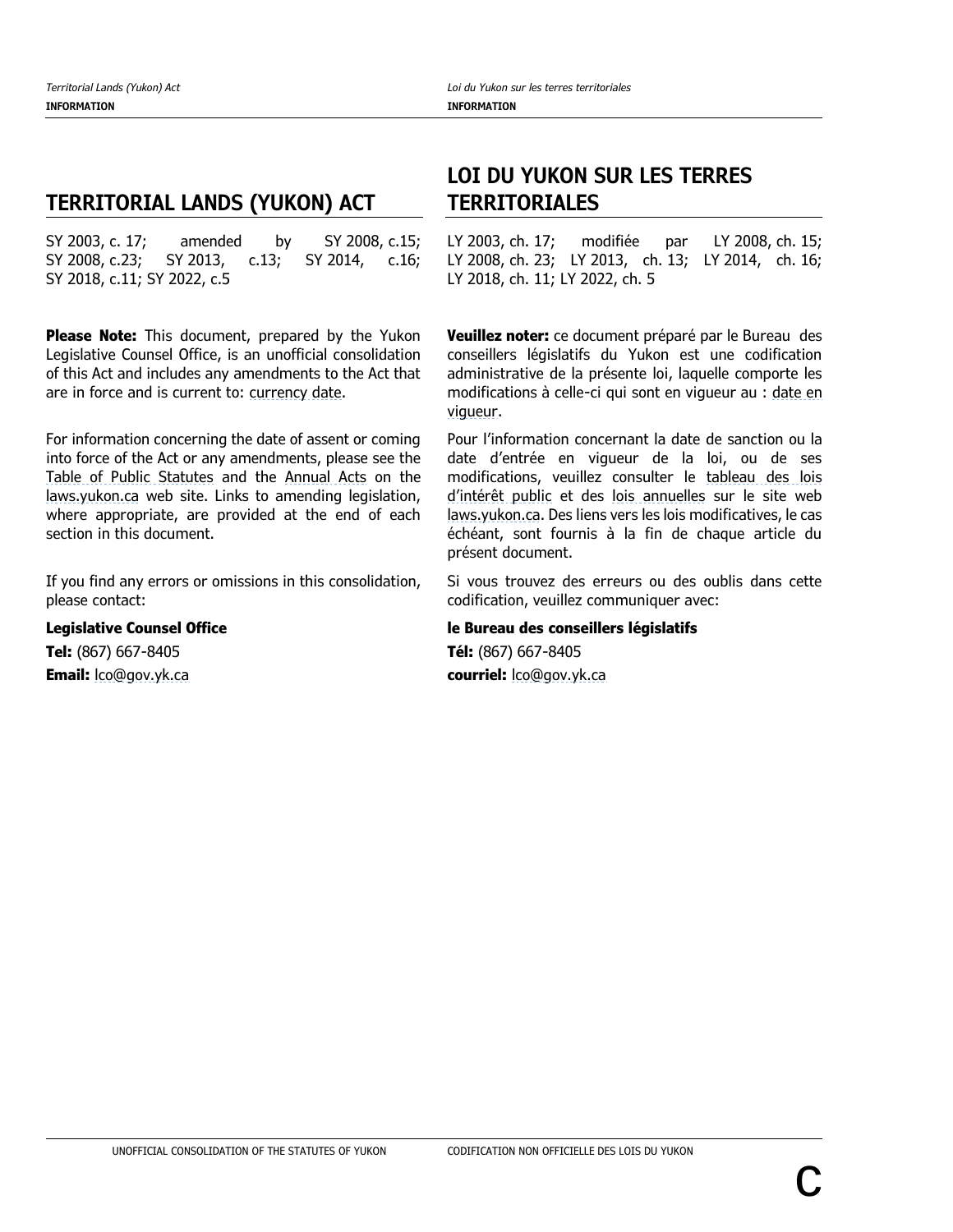

## **LOI DU YUKON SUR LES TERRES TERRITORIALES**

### **TABLE OF CONTENTS**

| Section                 |                                              | Page |
|-------------------------|----------------------------------------------|------|
| 1                       |                                              |      |
| $\overline{2}$          |                                              |      |
| 3                       |                                              |      |
| $\overline{\mathbf{4}}$ | Regulations concerning zones 3               |      |
| 4.1                     | Off-road vehicle management areas 3          |      |
| 4.2                     | Regulations concerning off-road vehicle      |      |
|                         |                                              |      |
| 4.3                     | Temporary restrictions by Minister on use of |      |
|                         |                                              |      |
| 5                       |                                              |      |
| 5.1                     |                                              |      |
| 6                       | Authorizing sale, lease, etc 5               |      |
| 7                       |                                              |      |
| 8                       | Land for muskrat farming 6                   |      |
| 9                       |                                              |      |
| 10                      |                                              |      |
| 11                      |                                              |      |
| 12                      | Reservation of bed of body of water 7        |      |
| 13                      |                                              |      |
| 14                      | Grant does not convey water rights 8         |      |
| 17                      | Works for the movement of timber  8          |      |
| 18                      | Trespass on territorial lands - summons to   |      |
|                         |                                              |      |
| 19                      | Offence and punishment for trespassing 10    |      |
| 20                      |                                              |      |
| 21                      | Powers of the Commissioner in Executive      |      |
|                         |                                              |      |
| 22                      | Publication in the Yukon Gazette 12          |      |
| 23                      |                                              |      |
| 24                      | Execution of documents 13                    |      |
| 25                      |                                              |      |
| 26                      |                                              |      |
| 27                      | Sale of land to government employees13       |      |

# **TABLE DES MATIÈRES**

| Article        |                                                 | Page |
|----------------|-------------------------------------------------|------|
| 1              |                                                 |      |
| $\overline{2}$ |                                                 |      |
| 3              |                                                 |      |
| 4              |                                                 |      |
| 4.1            | Zones de gestion des véhicules hors route 3     |      |
| 4.2            | Règlements portant sur les zones de gestion     |      |
|                |                                                 |      |
| 4.3            | Restrictions temporaires du ministre 4          |      |
| 5              |                                                 |      |
| 5.1            | Responsables de l'application de la loi5        |      |
| 6              | Autorisation de la vente, location, etc. 5      |      |
| 7              |                                                 |      |
| 8              | Terre propre à l'élevage des rats musqués6      |      |
| 9              |                                                 |      |
| 10             |                                                 |      |
| 11             |                                                 |      |
| 12             |                                                 |      |
| 13             | Minéraux et droits de pêche7                    |      |
| 14             | Absence d'exclusivité sur les eaux8             |      |
| 17             |                                                 |      |
| 18             | Intrusion - Sommation de quitter les lieux ou   |      |
|                |                                                 |      |
| 19             |                                                 |      |
| 20             |                                                 |      |
| 21             | Pouvoirs du commissaire en conseil exécutif. 10 |      |
| 22             |                                                 |      |
| 23             |                                                 |      |
| 24             |                                                 |      |
| 25             |                                                 |      |
| 26             |                                                 |      |
| 27             | Vente de terres aux employés du                 |      |
|                |                                                 |      |
| 27.01          | Infraction relative à l'usage des terres14      |      |

c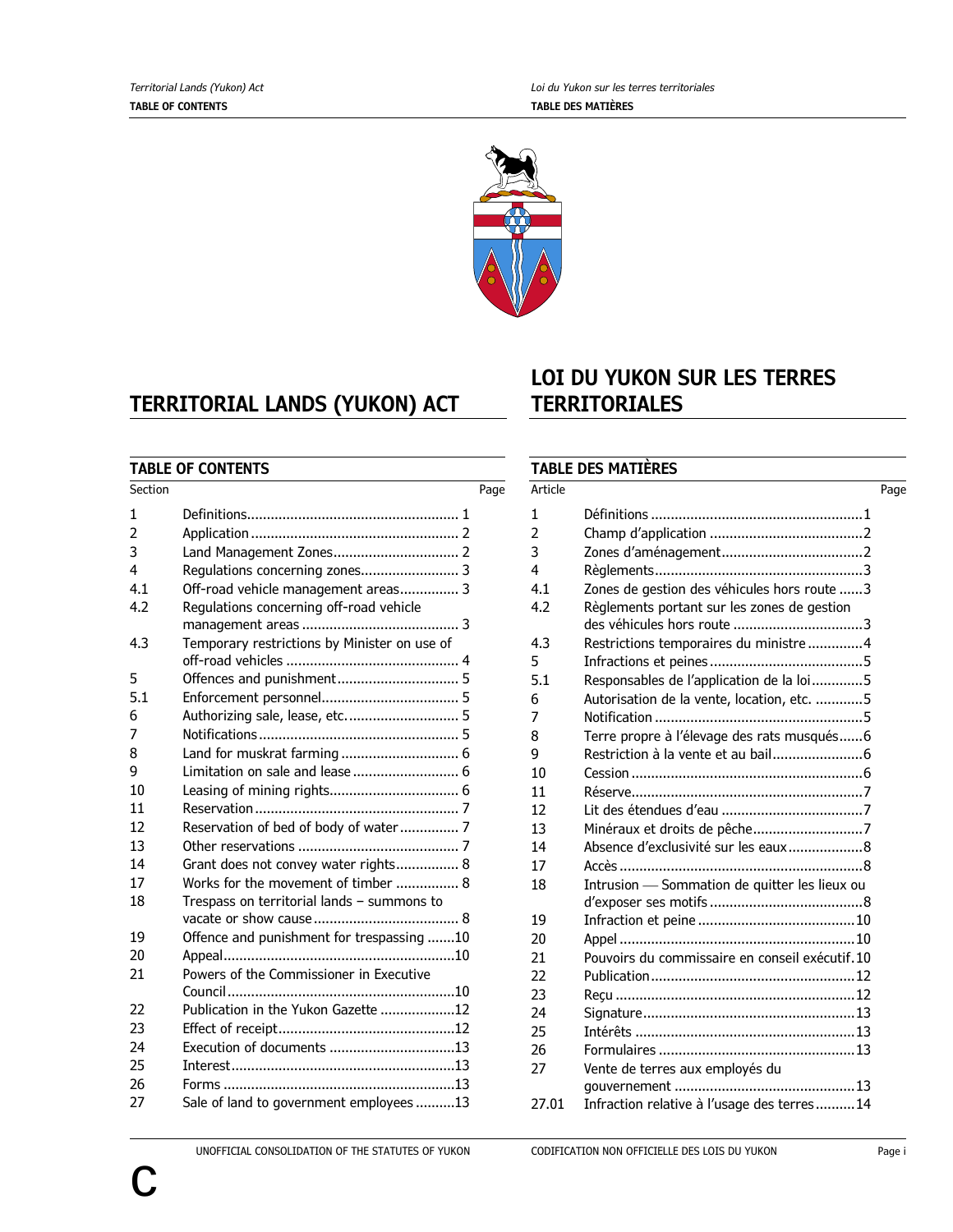| 27.01 | Offence respecting use of land 14            |  |
|-------|----------------------------------------------|--|
| 27.02 | Additional court orders 14                   |  |
| 27.03 |                                              |  |
| 28    | Offence and punishment 16                    |  |
| -29   | No rights by prescription  17                |  |
| 30    | Transfer to administration under Lands Act17 |  |
| 31    | Existing rights and duties continued  17     |  |
| 32    |                                              |  |
|       |                                              |  |
| 35    |                                              |  |

| 27.02    | Ordonnances additionnelles 14                     |  |
|----------|---------------------------------------------------|--|
| 27.03    | Modification de l'ordonnance 16                   |  |
| 28       |                                                   |  |
| 29       | Inapplicabilité de la prescription  17            |  |
| 30       | Transfert de l'administration sous le régime de   |  |
|          |                                                   |  |
| 31       | Protection des droits et obligations existant. 17 |  |
| 32       |                                                   |  |
| 33 et 34 |                                                   |  |
| 35 —     |                                                   |  |
|          |                                                   |  |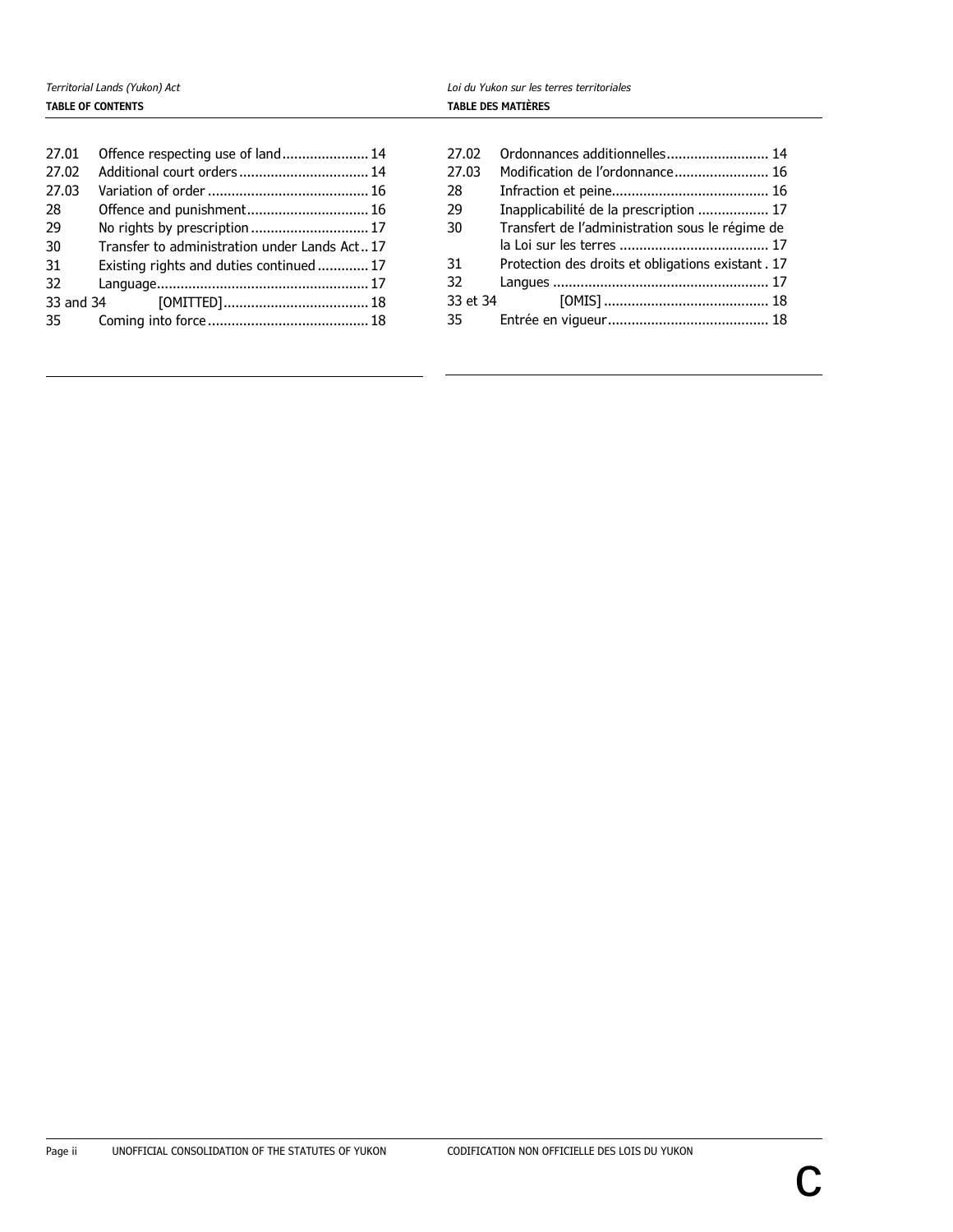

The Commissioner of the Yukon, by and with the advice and consent of the Legislative Assembly, enacts as follows

### **1 Definitions 1 Définitions**

In this Act,

<span id="page-4-0"></span>**1 Definit ions (Définitions)**

"**highway**" has the same meaning as in the *Highways Ac***t**; « *route* »

"**grant**" means a notification or other instrument by which territorial lands may be granted in fee simple or for an equivalent estate; « *concession* »

"**land**" includes mines, minerals, easements, servitudes, and all other interests in real property; « *terres* »

"**motor vehicle**" has the same meaning as in the *Motor Vehicles Ac***t**; « *véhicule automobile* »

"**notification**" means a direction in a form prescribed by the Commissioner in Executive Council pursuant to paragraph 21(k) and issued pursuant to section 7; « *notification* »

"**off-road vehicle**" means any motorized vehicle that runs on wheels, tracks, air cushions or any combination of these and is designed or adapted for cross-country travel on land, marsh, swamp land or other natural terrain and includes, but is not limited to

- (a) an all-terrain vehicle,
- (b) a dune buggy or sport buggy,
- (c) a mini bike, dirt bike or trail bike, and
- (d) a motor vehicle that is being driven elsewhere than on a highway, whether or not it is registered under the *Motor Vehicles Act*

# **LOI DU YUKON SUR LES TERRES TERRITORIALES**

Le Commissaire du Yukon, sur l'avis et avec le consentement de l'Assemblée législative, édicte :

<span id="page-4-1"></span>Les définitions qui suivent s'appliquent à la présente loi.

« **bois** » Arbres sur pied ou abattus et toute pièce de bois ouvrée ou non. "*timber*"

« **concession** » Notification ou autre instrument par lequel des terres territoriales sont concédées en fief simple ou pour un domaine équivalent. "*grant*"

« **notification** » Notification adressée dans les conditions prévues à l'article 7 et établie en la forme fixée par le commissaire en conseil exécutif en vertu de l'alinéa 21k). "*notification*"

« **permis** » Permis délivré sous le régime de la présente loi. "*permit*"

« **route** » S'entend au sens de la **Loi sur la voirie**. "*highway*"

« **terres** » Y sont assimilés, les mines, les minéraux, les servitudes et tout autre intérêt sur des biens réels. "*land*"

« **terres territoriales** » Terres dont la gestion et le contrôle sont confiés au Commissaire, à l'exception de ce qui suit :

a) sauf si un décret pris en vertu de l'alinéa 21k.01) s'applique, les terres dont le propriétaire inscrit est le Commissaire, le gouvernement du Yukon ou une personne morale du gouvernement (au sens de la *Loi sur la gestion des finances publiques*);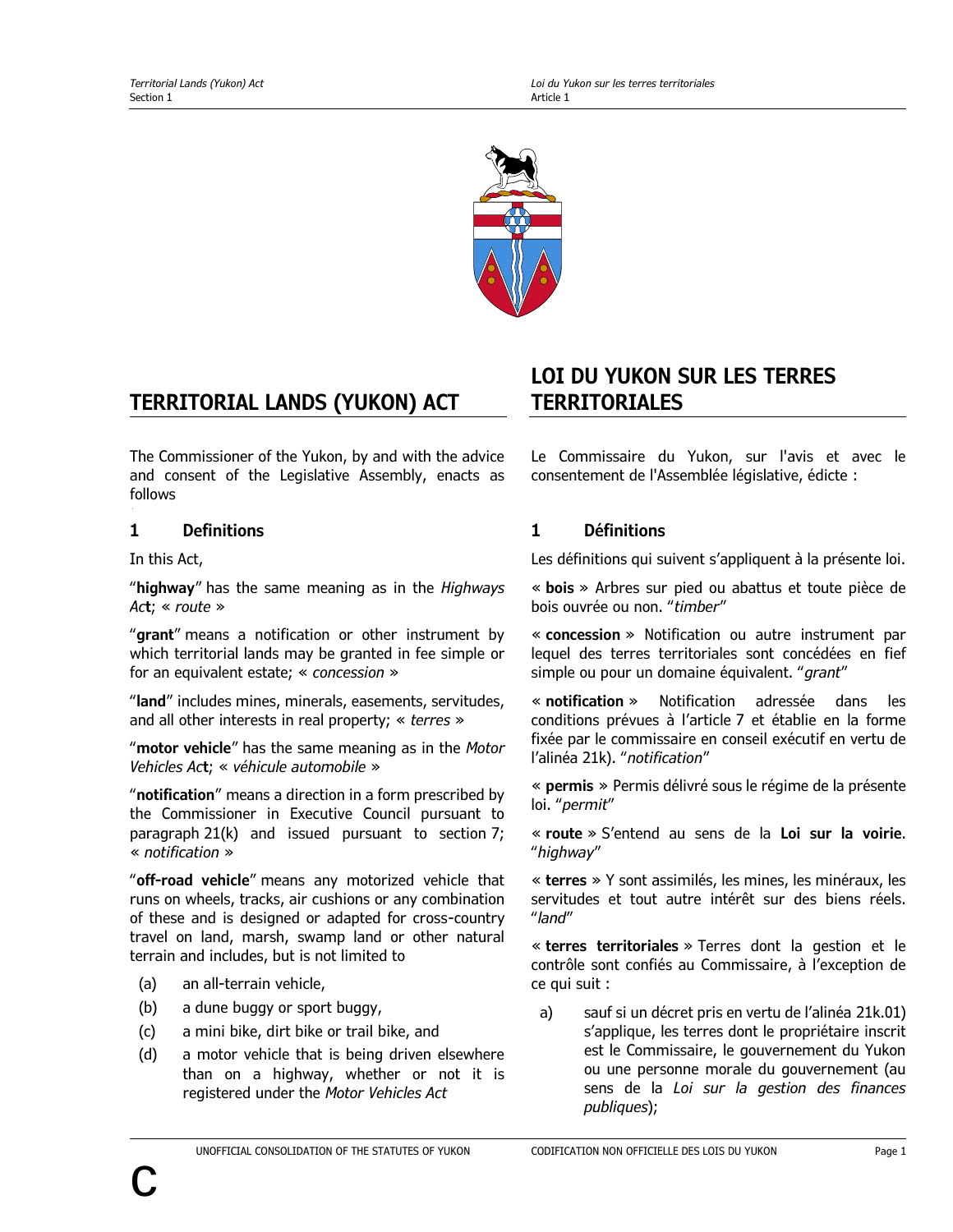but does not include a snowmobile or snow machine; « *véhicule hors route* »

"**off-road vehicle management area**" means an area designated under section 4.1. « *zone de gestion des véhicules hors route* »

"**permit**" means a permit issued under this Act; « *permis* »

"**territorial lands**" means lands under the administration and control of the Commissioner, other than

- (a) except where an order under paragraph 21(k.01) applies, any lands of which the Commissioner, the Government of the Yukon or a government corporation (as defined in the *Financial Administration Act*) is the registered owner, and
- (b) prescribed lands; « *terres territoriales* »

"**timber**" means trees standing or fallen, logs and bolts, cants, boards, and lumber, and any other sawn or shaped product of trees. « *bois* »

*[S.Y. [2014,](https://laws.yukon.ca/cms/images/LEGISLATION/AMENDING/2014/2014-0016/2014-0016.pdf) c. 16, s. 35] [S.Y. [2013,](https://laws.yukon.ca/cms/images/LEGISLATION/AMENDING/2013/2013-0013/2013-0013.pdf) c. 13, s. 2] [S.Y. [2003,](https://laws.yukon.ca/cms/images/LEGISLATION/AMENDING/2003/2003-0017/2003-0017.pdf) c. 17, s. 1]*

(1) This Act applies only in respect of lands that become territorial lands on or after the date this Act comes into force.

(2) Nothing in this Act, other than an order made under section 4.1 or 4.3 or a regulation made under section 4.2, shall be construed as limiting the operation of the *Placer Mining Act*, the *Quartz Mining Act,* or the *Parks and Land Certainty Act.*

### <span id="page-5-1"></span>**3 Land Management Zones 3 Zones d'aménagement**

The Commissioner in Executive Council may, where he or she deems it necessary for the protection of the ecological balance or physical characteristics of any area in the Yukon, set apart and appropriate any territorial lands in that area as a land management zone.

$$
[S.Y. 2003, c. 17, s. 3]
$$

b) les terres visées par règlement. "*territorial lands*"

« **véhicule automobile** » S'entend au sens de la **Loi sur les véhicules automobiles**. "*motor vehicle*"

« **véhicule hors route** » S'entend, à l'exception d'une motoneige ou d'une autoneige, d'un véhicule à moteur sur roues, chenilles, coussins d'air ou toute combinaison de ces éléments, et conçu ou adapté pour circuler sur les sentiers et hors sentiers sur terre, marais, terres marécageuses ou autres terrains naturels, et comprend, notamment :

- a) un véhicule tout-terrain;
- b) un buggy sport ou un scooter des sables;
- c) les mini motos, les motos hors route ou les motos tout-terrain;
- d) un véhicule automobile qui est utilisé ailleurs que sur une route, qu'il soit ou non immatriculé sous le régime de la *Loi sur les véhicules automobiles*. "*off-road vehicle*"

« **zone de gestion des véhicules hors route** » Une zone désignée en vertu de l'article 4.1. "*off-road vehicle management area*"

> *[L.Y. [2014,](https://laws.yukon.ca/cms/images/LEGISLATION/AMENDING/2014/2014-0016/2014-0016.pdf) ch. 16, art. 35] [L.Y. [2013,](https://laws.yukon.ca/cms/images/LEGISLATION/AMENDING/2013/2013-0013/2013-0013.pdf) ch. 13, art. 2] [L.Y. [2003,](https://laws.yukon.ca/cms/images/LEGISLATION/AMENDING/2003/2003-0017/2003-0017.pdf) ch. 17, art. 1]*

### <span id="page-5-0"></span>**2 Application 2 Champ d'application**

<span id="page-5-2"></span>(1) La présente loi ne s'applique qu'aux terres qui deviennent terres territoriales à la date d'entrée en vigueur de la présente loi ou subséquemment.

(2) La présente loi n'a pas pour effet de limiter l'application de la *Loi sur l'extraction de l'or,* de la *Loi sur l'extraction du quartz* ou de la *Loi sur les parcs et la désignation foncière*, à l'exception d'un arrêté rendu en application de l'article 4.1 ou 4.3 ou d'un règlement pris en vertu de l'article 4.2.

[S.Y. [2013,](https://laws.yukon.ca/cms/images/LEGISLATION/AMENDING/2013/2013-0013/2013-0013.pdf) c. 13, s. 3] [S.Y. [2003,](https://laws.yukon.ca/cms/images/LEGISLATION/AMENDING/2003/2003-0017/2003-0017.pdf) c. 17, s. 2] [L.Y. 2013, ch. 13, art. 3] [L.Y. 2003, ch. 17, art. 2]

<span id="page-5-3"></span>Le commissaire en conseil exécutif peut, s'il l'estime nécessaire à la préservation de l'équilibre écologique ou des caractéristiques physiques d'une région du Yukon, classer des terres territoriales en zones d'aménagement.

*[S.Y. [2003,](https://laws.yukon.ca/cms/images/LEGISLATION/AMENDING/2003/2003-0017/2003-0017.pdf) c. 17, s. 3] [L.Y. [2003,](https://laws.yukon.ca/cms/images/LEGISLATION/AMENDING/2003/2003-0017/2003-0017.pdf) ch. 17, art. 3]*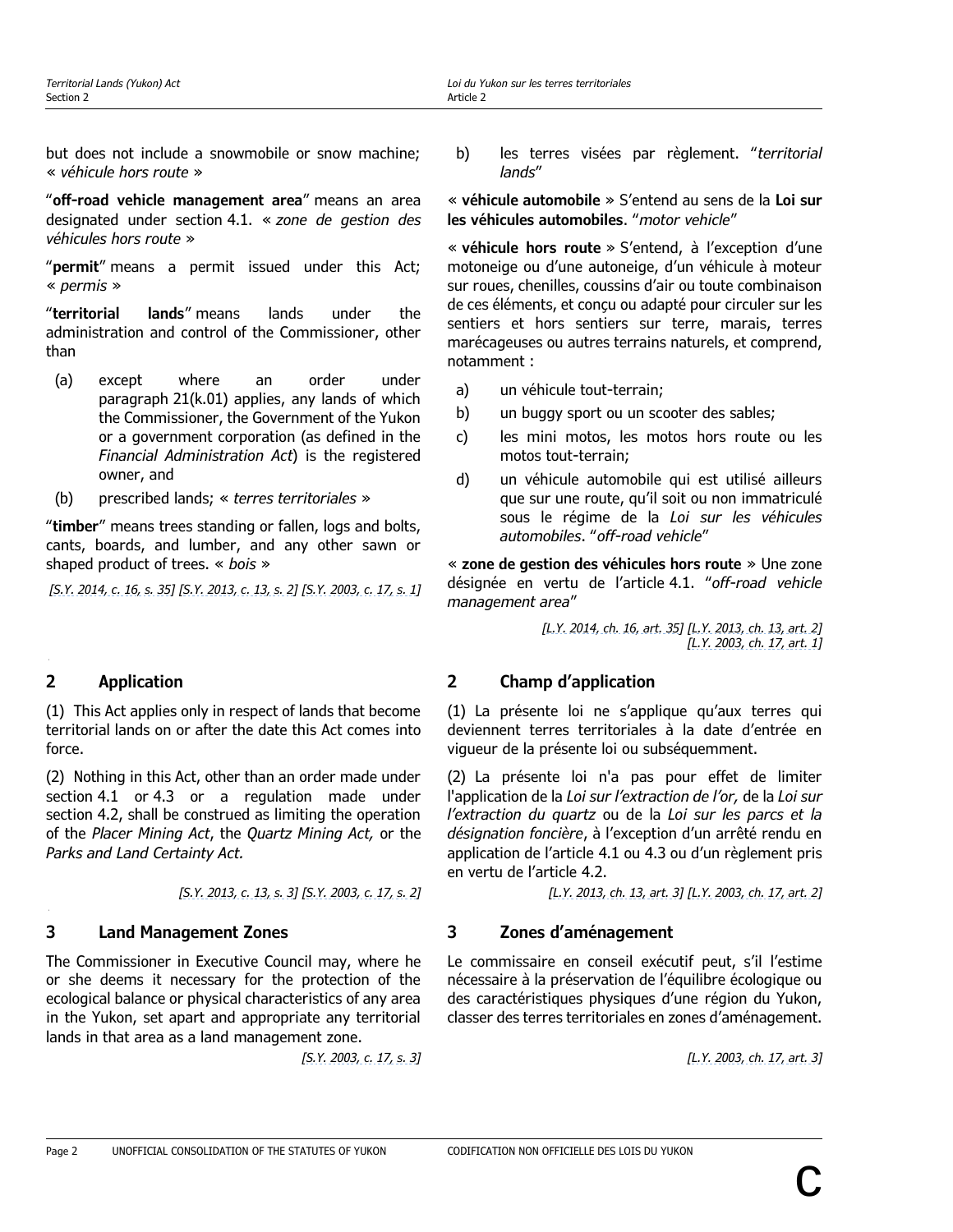<span id="page-6-2"></span>**4.2 Regulations concerning off-road vehicle management areas (Règlements port ant sur les z ones de gestion des véhic ules hors route)**

<span id="page-6-0"></span>**4 Regulations concerning zones (Règlements)**

### **4 Regulations concerning zones 4 Règlements**

The Commissioner in Executive Council may make regulations respecting

- (a) the protection, control, and use of the surface of land in a land management zone set apart and appropriated under section 3; and
- (b) the issue of permits for the use of the surface of land in a land management zone, the terms and conditions of those permits, and the fees for them.

The Commissioner in Executive Council may designate an area of territorial lands as an off-road vehicle management area if the Commissioner in Executive Council is of the opinion that it is necessary for the protection of the ecological balance or physical characteristics of the area.

### **4.2 Regulations concerning off-road vehicle management areas**

(1) For the purpose of protecting the ecological balance or physical characteristics of an off-road vehicle management area, the Commissioner in Executive Council may make regulations applicable to the area respecting

- (a) restrictions or prohibitions on the use of off-road vehicles;
- (b) operating conditions applicable to off-road vehicles;
- (c) the issue of permits for the use of off-road vehicles, and the terms and conditions of those permits and the fees for them; and
- (d) the development, approval and implementation of trail plans applicable to the use of off-road vehicles.
- 
- 

<span id="page-6-3"></span>Le commissaire en conseil exécutif peut, par règlement :

- a) régir la protection, la surveillance, la gestion et l'usage, en surface, des terres situées dans une zone d'aménagement;
- b) prévoir la délivrance de permis pour l'usage en surface de ces terres ainsi que les conditions à remplir et les droits à acquitter pour leur obtention.

*[S.Y. [2003,](https://laws.yukon.ca/cms/images/LEGISLATION/AMENDING/2003/2003-0017/2003-0017.pdf) c. 17, s. 4] [L.Y. [2003,](https://laws.yukon.ca/cms/images/LEGISLATION/AMENDING/2003/2003-0017/2003-0017.pdf) ch. 17, art. 4]*

### <span id="page-6-1"></span>**4.1 Off-road vehicle management areas 4.1 Zones de gestion des véhicules hors route**

<span id="page-6-4"></span>Le commissaire en conseil exécutif peut désigner une zone des terres territoriales à titre de zone de gestion des véhicules hors route s'il est d'avis que cela est nécessaire pour la préservation de l'équilibre écologique ou des caractéristiques physiques de cette zone.

*[S.Y. [2013,](https://laws.yukon.ca/cms/images/LEGISLATION/AMENDING/2013/2013-0013/2013-0013.pdf) c. 13, s. 4] [L.Y. [2013,](https://laws.yukon.ca/cms/images/LEGISLATION/AMENDING/2013/2013-0013/2013-0013.pdf) ch. 13, art. 4]*

### <span id="page-6-5"></span>**4.2 Règlements portant sur les zones de gestion des véhicules hors route**

(1) Dans le but de préserver l'équilibre écologique ou les caractéristiques physiques d'une zone de gestion des véhicules hors route, le commissaire en conseil exécutif peut, par règlement, à l'égard de la zone :

- a) prévoir des restrictions ou des interdictions relatives à l'utilisation de véhicules hors route;
- b) prévoir des conditions de conduite applicables aux véhicules hors route;
- c) régir la délivrance de permis pour l'utilisation de véhicules hors route, ainsi que prévoir les conditions et les droits qui se rattachent à ces permis;
- d) régir l'élaboration, l'approbation et la mise en œuvre de plans de sentiers applicables à l'utilisation de véhicules hors route.

(2) A regulation made under subsection (1) may (2) Un règlement pris en vertu du paragraphe (1) peut s'appliquer :

(a) apply to all or a class of off-road vehicles; a) à tous les véhicules hors route ou à une catégorie de ces derniers;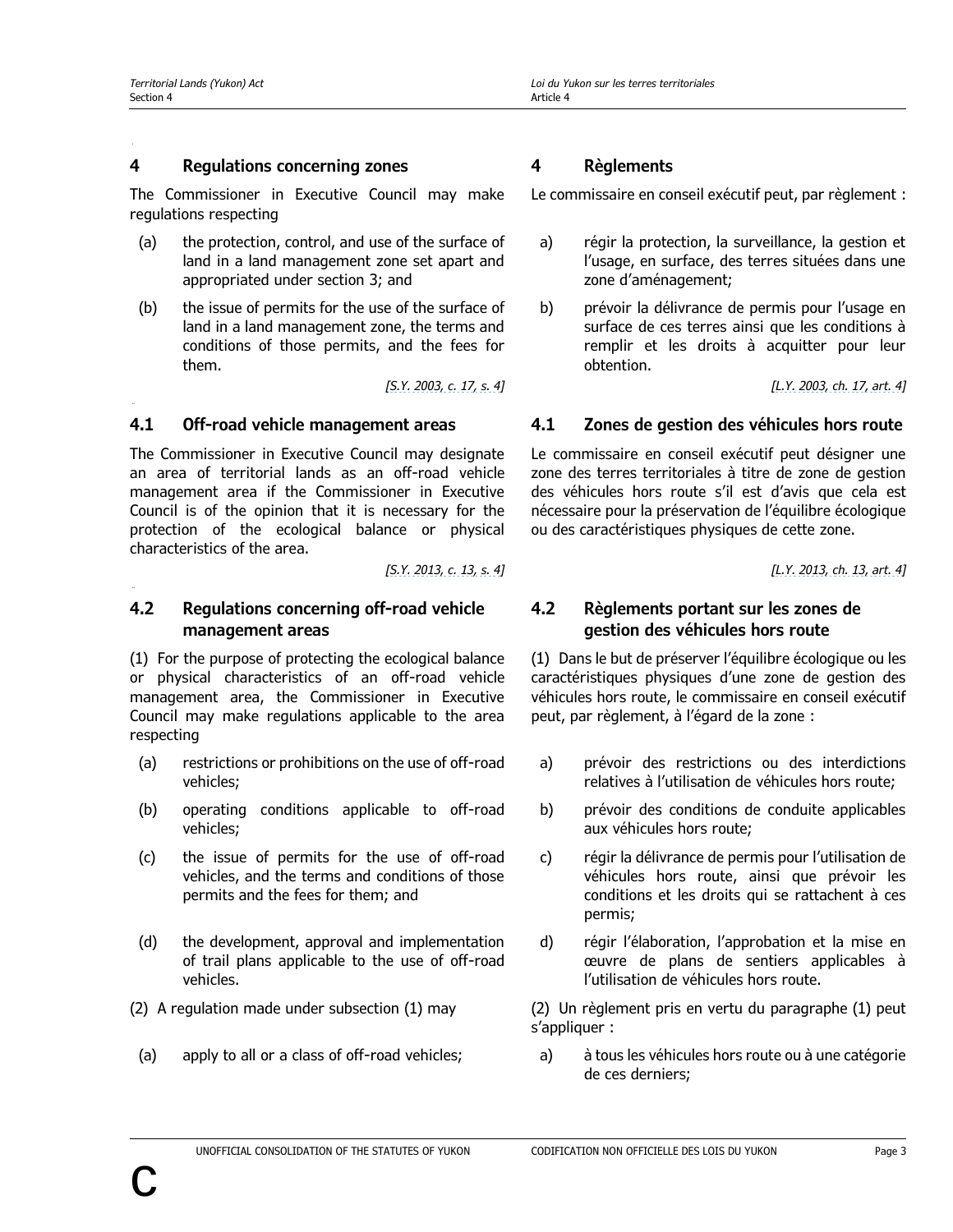<span id="page-7-0"></span>**4.3 Temporary restrictions by Minister on use of off-road vehicles (Restrictions temporaires du ministre)**

- (b) apply to all or part of an off-road vehicle management area, including any particular trail;
- (c) delegate any matter to, or confer a discretion in respect of any matter on, a person; or
- (d) empower the Minister to modify or waive the application of any prohibition, restriction, term or condition of the regulation for a period of up to 90 days, in any particular case when the Minister is of the opinion that it is in the public interest to do so.

### **4.3 Temporary restrictions by Minister on use of off-road vehicles**

(1) If the Minister is of the opinion that it is necessary for the protection of the ecological balance or physical characteristics of an area of territorial lands, the Minister may, by order, for a period of up to 90 days

- (a) restrict the use of off-road vehicles in the area on terms and conditions the Minister considers necessary in the circumstances; or
- (b) prohibit the use of off-road vehicles in the area. b) interdire l'utilisation de véhicules hors route
- 
- 
- 

(3) The Minister shall, as soon as practicable after making an order, under subsection (1), give notice of it to the public in the manner the Minister considers appropriate in the circumstances and in accordance with any provisions set out in the regulations.

- b) à l'ensemble d'une zone de gestion des véhicules hors route ou à une partie de cette zone, notamment à un sentier en particulier;
- c) pour déléguer toute question à une personne ou lui accorder un pouvoir discrétionnaire relativement à toute question;
- d) pour accorder au ministre le pouvoir de modifier ou d'annuler l'application de toute interdiction, restriction ou condition prévue au règlement, pour une période maximale de 90 jours, dans un cas particulier lorsqu'il est d'avis que l'intérêt public le justifie.

*[S.Y. [2013,](https://laws.yukon.ca/cms/images/LEGISLATION/AMENDING/2013/2013-0013/2013-0013.pdf) c. 13, s. 4] [L.Y. [2013,](https://laws.yukon.ca/cms/images/LEGISLATION/AMENDING/2013/2013-0013/2013-0013.pdf) ch. 13, art. 4]*

### <span id="page-7-1"></span>**4.3 Restrictions temporaires du ministre**

(1) Le ministre peut, par arrêté et pour une période maximale de 90 jours, s'il est d'avis que cela est nécessaire pour la préservation de l'équilibre écologique ou des caractéristiques physiques d'une zone :

- a) restreindre l'utilisation de véhicules hors route dans la zone, aux conditions qu'il estime nécessaires;
- dans la zone.

(2) An order made under subsection (1) may apply (2) Un arrêté rendu en vertu du paragraphe (1) peut s'appliquer :

- (a) to all or a class of off-road vehicles; or a) à tous les véhicules hors route ou à une catégorie de ces derniers;
- (b) to a particular trail. b) à un sentier en particulier.

(3) Le ministre, dès que possible après avoir pris un arrêté en vertu du paragraphe (1), en donne avis au public, selon les modalités qu'il estime indiquées et conformément aux dispositions prévues aux règlements.

*[S.Y. [2013,](https://laws.yukon.ca/cms/images/LEGISLATION/AMENDING/2013/2013-0013/2013-0013.pdf) c. 13, s. 4] [L.Y. [2013,](https://laws.yukon.ca/cms/images/LEGISLATION/AMENDING/2013/2013-0013/2013-0013.pdf) ch. 13, art. 4]*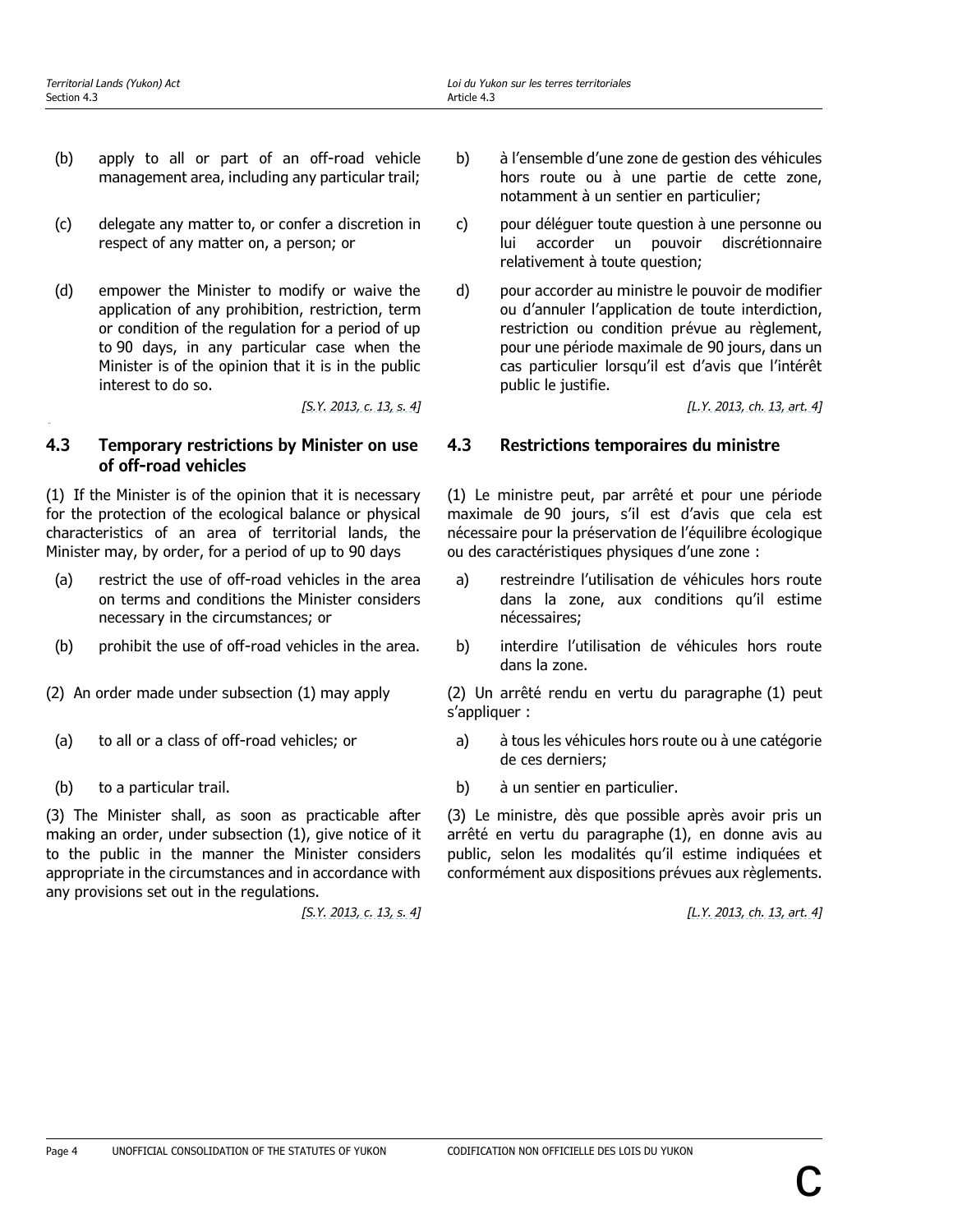<span id="page-8-0"></span>**5 Offences and punis hment (Inf ractions et peines)**

### **5 Offences and punishment 5 Infractions et peines**

(1) Every person who

- (a) contravenes any regulation made pursuant to section 4 or 4.2 or an order made by the Minister pursuant to section 4.3; or
- (b) fails to comply with any term or condition of a permit issued pursuant to such regulations

is guilty of an offence and liable on summary conviction to a fine not exceeding \$5,000.

(2) Where an offence under subsection (1) is committed on more than one day or is continued for more than one day, it shall be deemed to be a separate offence for each day on which the offence is committed or continued.

(1) The Minister may, subject to any provisions set out in the regulations, appoint or designate a person or a class of persons to enforce the provisions of this Act or the regulations.

(2) The Minister may place terms and conditions on an appointment or designation.

Subject to this Act, the Commissioner in Executive Council may authorize the sale, lease, or other disposition of territorial lands and may make regulations authorizing the Minister to sell, lease, or otherwise dispose of territorial lands subject to such limitations and conditions as the Commissioner in Executive Council may prescribe.

### **7 Notifications 7 Notification**

<span id="page-8-3"></span>**7 Notifications (Not ification)**

<span id="page-8-2"></span>**6 Authorizing sale, lease, etc. (A utorisation de la vente, location, etc.)**

(1) In this section, the expressions "**registrar**" and "**certificate of title**" have the meanings assigned by the *Land Titles Act*.

(2) A notification may be issued to the registrar directing the registrar to issue a certificate of title to the person named on it in respect of territorial lands described in it that are within the registration district administered by the registrar.

<span id="page-8-4"></span>(1) Commet une infraction et est passible, sur déclaration de culpabilité par procédure sommaire, d'une amende maximale de 5 000 \$ quiconque :

- a) soit contrevient à un des règlements pris en application de l'article 4, de l'article 4.2 ou d'un arrêté pris par le ministre en application de l'article 4.3;
- b) soit ne satisfait pas aux conditions du permis délivré en application de ces règlements.

(2) Il est compté une infraction pour chacun des jours au cours desquels se commet ou se continue l'une des infractions prévues au paragraphe (1).

[S.Y. [2013,](https://laws.yukon.ca/cms/images/LEGISLATION/AMENDING/2013/2013-0013/2013-0013.pdf) c. 13, s. 5] [S.Y. [2003,](https://laws.yukon.ca/cms/images/LEGISLATION/AMENDING/2003/2003-0017/2003-0017.pdf) c. 17, s. 5] [L.Y. 2013, ch. 13, art. 5] [L.Y. 2003, ch. 17, art. 5]

### <span id="page-8-1"></span>**5.1 Enforcement personnel 5.1 Responsables de l'application de la loi**

<span id="page-8-5"></span>(1) Sous réserve des dispositions prévues aux règlements, le ministre peut nommer ou désigner une personne ou une catégorie de personnes pour appliquer les dispositions de la présente loi ou de ses règlements.

(2) Le ministre peut assortir de conditions la nomination ou la désignation.

*[S.Y. [2013,](https://laws.yukon.ca/cms/images/LEGISLATION/AMENDING/2013/2013-0013/2013-0013.pdf) c. 13, s. 6] [L.Y. [2013,](https://laws.yukon.ca/cms/images/LEGISLATION/AMENDING/2013/2013-0013/2013-0013.pdf) ch. 13, art. 6]*

### **6 Authorizing sale, lease, etc. 6 Autorisation de la vente, location, etc.**

<span id="page-8-6"></span>Sous réserve des autres dispositions de la présente loi, le commissaire en conseil exécutif peut autoriser la cession, notamment par vente ou location, de terres territoriales; il peut également, par règlement, déléguer au ministre ce pouvoir et l'assortir éventuellement de restrictions ou de conditions.

*[S.Y. [2003,](https://laws.yukon.ca/cms/images/LEGISLATION/AMENDING/2003/2003-0017/2003-0017.pdf) c. 17, s. 6] [L.Y. [2003,](https://laws.yukon.ca/cms/images/LEGISLATION/AMENDING/2003/2003-0017/2003-0017.pdf) ch. 17, art. 6]*

<span id="page-8-7"></span>(1) Dans le présent article, les expressions « **registrateur** » et « **certificat de titre** » ont le même sens que dans la *Loi sur les titres de biens-fonds*.

(2) Il peut être demandé, par notification au registrateur dans le ressort duquel se trouvent les terres territoriales qui y sont mentionnées, de délivrer au cessionnaire désigné un certificat de titre relatif à ces terres.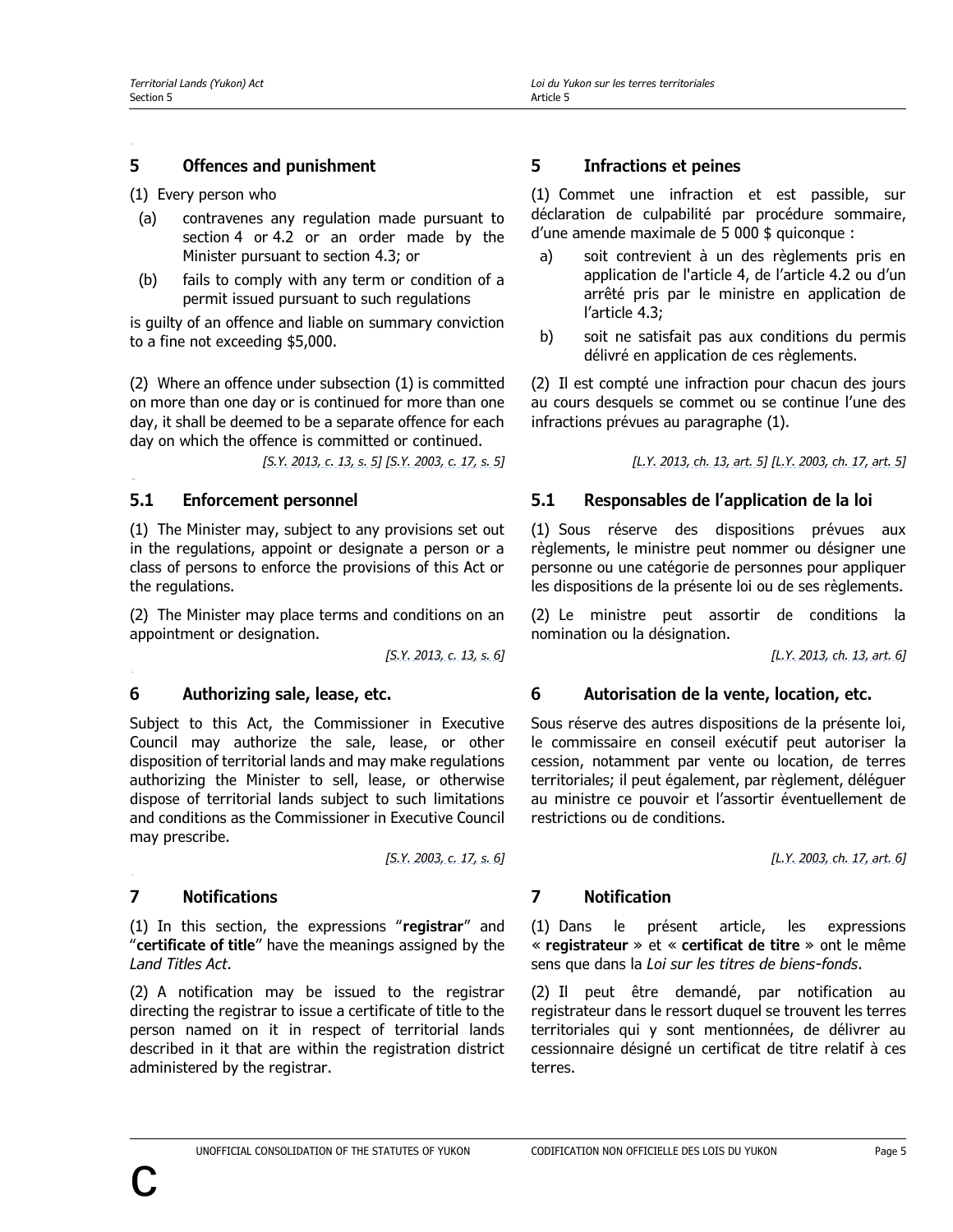(3) A notification pursuant to subsection (2) shall be signed and issued by the Commissioner or by a person designated by the Commissioner in Executive Council to sign on the Commissioner's behalf.

(4) The issue of a notification pursuant to subsection (2) has the same force and effect as a grant of territorial lands made by letters patent under the Great Seal under the *Territorial Lands Act (Canad*a) would have had.

(5) A notification shall set out the nature of the estate granted by it and any easements, rights, or other interests excepted or reserved therefrom.

No territorial lands suitable for muskrat farming shall be sold.

(1) Not more than 160 acres of territorial lands may be sold to any one person without the approval of the Commissioner in Executive Council.

(2) Not more than 640 acres of territorial lands may be leased to any one person without the approval of the Commissioner in Executive Council.

(3) Where territorial lands are hay lands or lands suitable for grazing or muskrat farming, not more than six thousand four hundred acres may be leased to any one person without the approval of the Commissioner in Executive Council.

### **10 Leasing of mining rights 10 Cession**

<span id="page-9-2"></span>**10 Leasing of mining rights (Cession)**

The Commissioner in Executive Council may make regulations for the leasing of mining rights in, under, or on territorial lands and the payment of royalties for them, but such regulations shall provide for the protection of and compensation to the holders of surface rights.

(3) La notification est signée et adressée par le Commissaire ou par une personne désignée par le commissaire en conseil exécutif pour signer au nom du Commissaire.

(4) La notification vaut concession effectuée par lettres patentes délivrées sous le grand sceau sous le régime de la *Loi sur les terres territoriales* (Canada).

(5) La notification énonce la nature des droits concédés, y compris les servitudes, exclusions ou réserves qui s'y rapportent.

*[S.Y. [2003,](https://laws.yukon.ca/cms/images/LEGISLATION/AMENDING/2003/2003-0017/2003-0017.pdf) c. 17, s. 7] [L.Y. [2003,](https://laws.yukon.ca/cms/images/LEGISLATION/AMENDING/2003/2003-0017/2003-0017.pdf) ch. 17, art. 7]*

### <span id="page-9-0"></span>**8 Land for muskrat farming 8 Terre propre à l'élevage des rats musqués**

<span id="page-9-3"></span>Il ne doit être vendu aucune terre territoriale propre à l'élevage des rats musqués.

*[S.Y. [2003,](https://laws.yukon.ca/cms/images/LEGISLATION/AMENDING/2003/2003-0017/2003-0017.pdf) c. 17, s. 8] [L.Y. [2003,](https://laws.yukon.ca/cms/images/LEGISLATION/AMENDING/2003/2003-0017/2003-0017.pdf) ch. 17, art. 8]*

### <span id="page-9-1"></span>**9 Limitation on sale and lease 9 Restriction à la vente et au bail**

<span id="page-9-4"></span>(1) Il ne peut être vendu plus de 160 acres de terres territoriales à une seule et même personne sans l'approbation du commissaire en conseil exécutif.

(2) Il ne peut être cédé à bail plus de 640 acres de terres territoriales à une seule et même personne sans l'approbation du commissaire en conseil exécutif.

(3) S'il s'agit de terres territoriales produisant du foin ou qui sont propres au pâturage ou à l'élevage des rats musqués, il ne peut être cédé à bail plus de 6 400 acres à une seule et même personne sans l'approbation du commissaire en conseil exécutif.

*[S.Y. [2003,](https://laws.yukon.ca/cms/images/LEGISLATION/AMENDING/2003/2003-0017/2003-0017.pdf) c. 17, s. 9] [L.Y. [2003,](https://laws.yukon.ca/cms/images/LEGISLATION/AMENDING/2003/2003-0017/2003-0017.pdf) ch. 17, art. 9]*

<span id="page-9-5"></span>Le commissaire en conseil exécutif peut prendre des règlements régissant la cession à bail de droits miniers sur la surface ou dans le sous-sol des terres territoriales et prévoyant le paiement des redevances correspondantes; ces règlements doivent contenir des dispositions visant la protection et l'indemnisation des titulaires de droits de surface.

*[S.Y. [2003,](https://laws.yukon.ca/cms/images/LEGISLATION/AMENDING/2003/2003-0017/2003-0017.pdf) c. 17, s. 10] [L.Y. [2003,](https://laws.yukon.ca/cms/images/LEGISLATION/AMENDING/2003/2003-0017/2003-0017.pdf) ch. 17, art. 10]*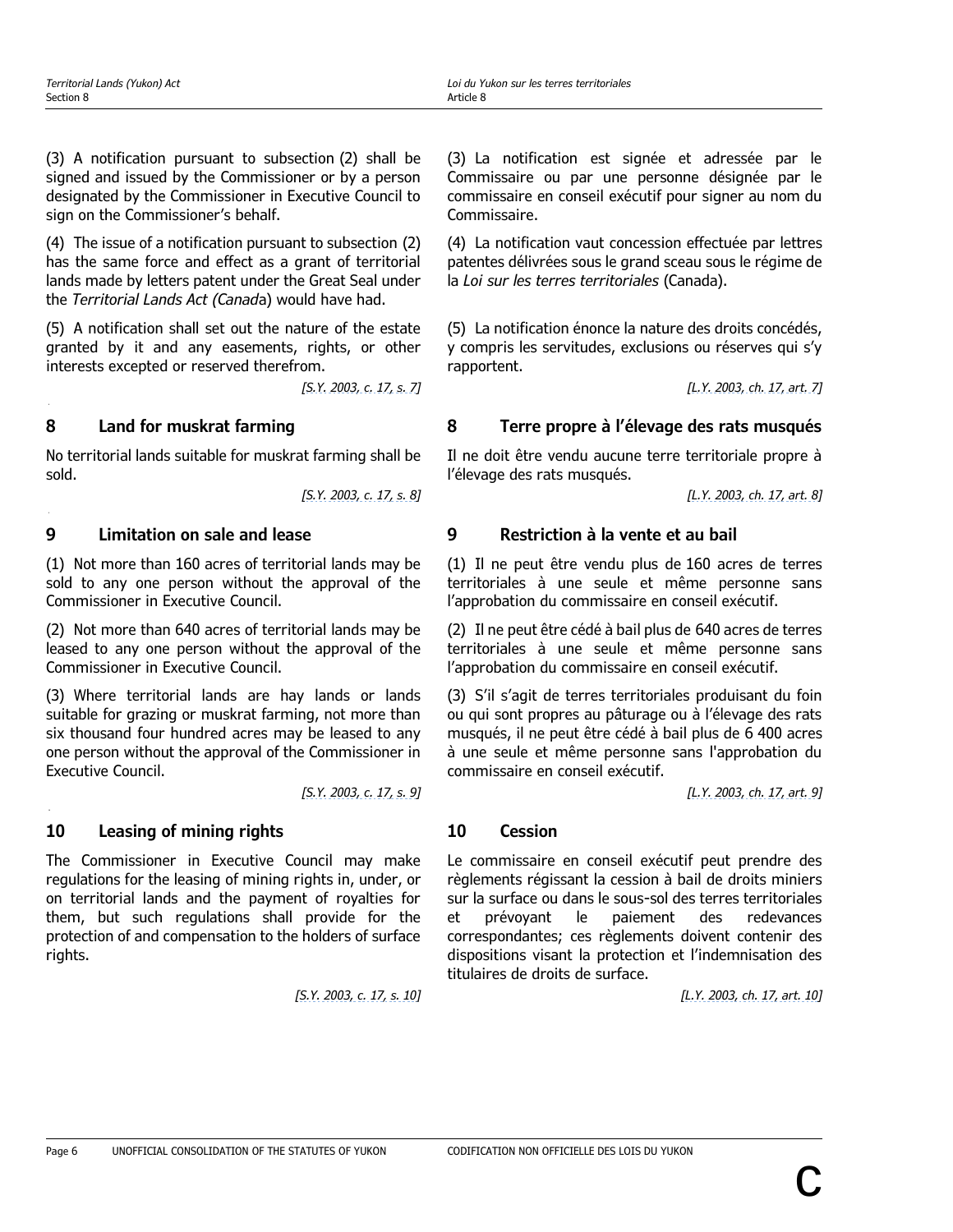### **11 Reservation 11 Réserve**

<span id="page-10-0"></span>**11 Reservat ion (Réserve)**

Unless otherwise ordered by the Commissioner in Executive Council, a strip of land 100 feet in width, measured from the ordinary high-water mark or from the boundary line, as the case may be, shall be deemed to be reserved to the Crown under the administration and control of the Commissioner out of every grant of territorial lands where the land extends

- 
- (b) to the shore of any navigable water or an inlet for it; or
- (c) to the boundary line between the Yukon and Alaska, or between the Yukon and the Northwest Territories, or between the Yukon and the Province of British Columbia.

### <span id="page-10-1"></span>**12 Reservation of bed of body of water 12 Lit des étendues d'eau**

Unless the grant contains a provision to the contrary, the bed, below ordinary high-water mark, of a body of water shall be deemed to be reserved to the Crown under the administration and control of the Commissioner out of every grant of territorial lands where the lands border a body of water.

<span id="page-10-2"></span>**13 Other reservations (Minéraux et droits de pêche)**

There shall be deemed to be reserved to the Crown under the administration and control of the Commissioner out of every grant of territorial lands

- (a) all mines and minerals whether solid, liquid, or gaseous that may be found to exist in, under, or on those lands, together with the right to work the mines and minerals, and for this purpose the right to enter on, use, and occupy the lands or so much of them and to such extent as may be necessary for the working and extraction of the minerals; and
- (b) all rights of fishery and fishing and occupation in connection with the fishery or fishing on or around or adjacent to those lands.

<span id="page-10-3"></span>Dans toute concession, sauf instruction contraire du commissaire en conseil exécutif, sont réputés réservés à la Couronne, et le Commissaire est réputé en avoir la gestion et la maîtrise, sur une largeur de 100 pieds mesurée à partir de la ligne des hautes eaux ordinaires ou de la ligne de démarcation en jeu, selon le cas, les abords :

- (a) to the sea or an inlet of the sea; a) de la mer ou d'une échancrure de celle-ci;
	- b) des rives de toute étendue d'eau navigable ou de leurs échancrures;
	- c) de la ligne de démarcation entre le Yukon et soit l'Alaska, soit les Territoires du Nord-Ouest, ou encore la province de la Colombie-Britannique.

*[S.Y. [2003,](https://laws.yukon.ca/cms/images/LEGISLATION/AMENDING/2003/2003-0017/2003-0017.pdf) c. 17, s. 11] [L.Y. [2003,](https://laws.yukon.ca/cms/images/LEGISLATION/AMENDING/2003/2003-0017/2003-0017.pdf) ch. 17, art. 11]*

<span id="page-10-4"></span>Sauf stipulation contraire de la concession, le lit d'une étendue d'eau contiguë aux terres est réputé réservé à la Couronne jusqu'à la ligne des hautes eaux ordinaires et le Commissaire est réputé en avoir la gestion et la maîtrise.

*[S.Y. [2003,](https://laws.yukon.ca/cms/images/LEGISLATION/AMENDING/2003/2003-0017/2003-0017.pdf) c. 17, s. 12] [L.Y. [2003,](https://laws.yukon.ca/cms/images/LEGISLATION/AMENDING/2003/2003-0017/2003-0017.pdf) ch. 17, art. 12]*

### **13 Other reservations 13 Minéraux et droits de pêche**

<span id="page-10-5"></span>Sont réputés réservés à la Couronne et le Commissaire est réputé en avoir la gestion et la maîtrise, sur les terres territoriales concédées :

- a) les minerais et autres minéraux, notamment les hydrocarbures liquides ou gazeux, qui peuvent y être découverts, en surface ou dans le sous-sol, le droit de les exploiter ainsi que les droits d'accès, d'usage et d'occupation nécessaires pour l'exploitation et l'extraction des minéraux;
- b) les droits de pêche ainsi que les droits d'occupation à cette fin sur les terres territoriales elles-mêmes ou leurs abords.

*[S.Y. [2003,](https://laws.yukon.ca/cms/images/LEGISLATION/AMENDING/2003/2003-0017/2003-0017.pdf) c. 17, s. 13] [L.Y. [2003,](https://laws.yukon.ca/cms/images/LEGISLATION/AMENDING/2003/2003-0017/2003-0017.pdf) ch. 17, art. 13]*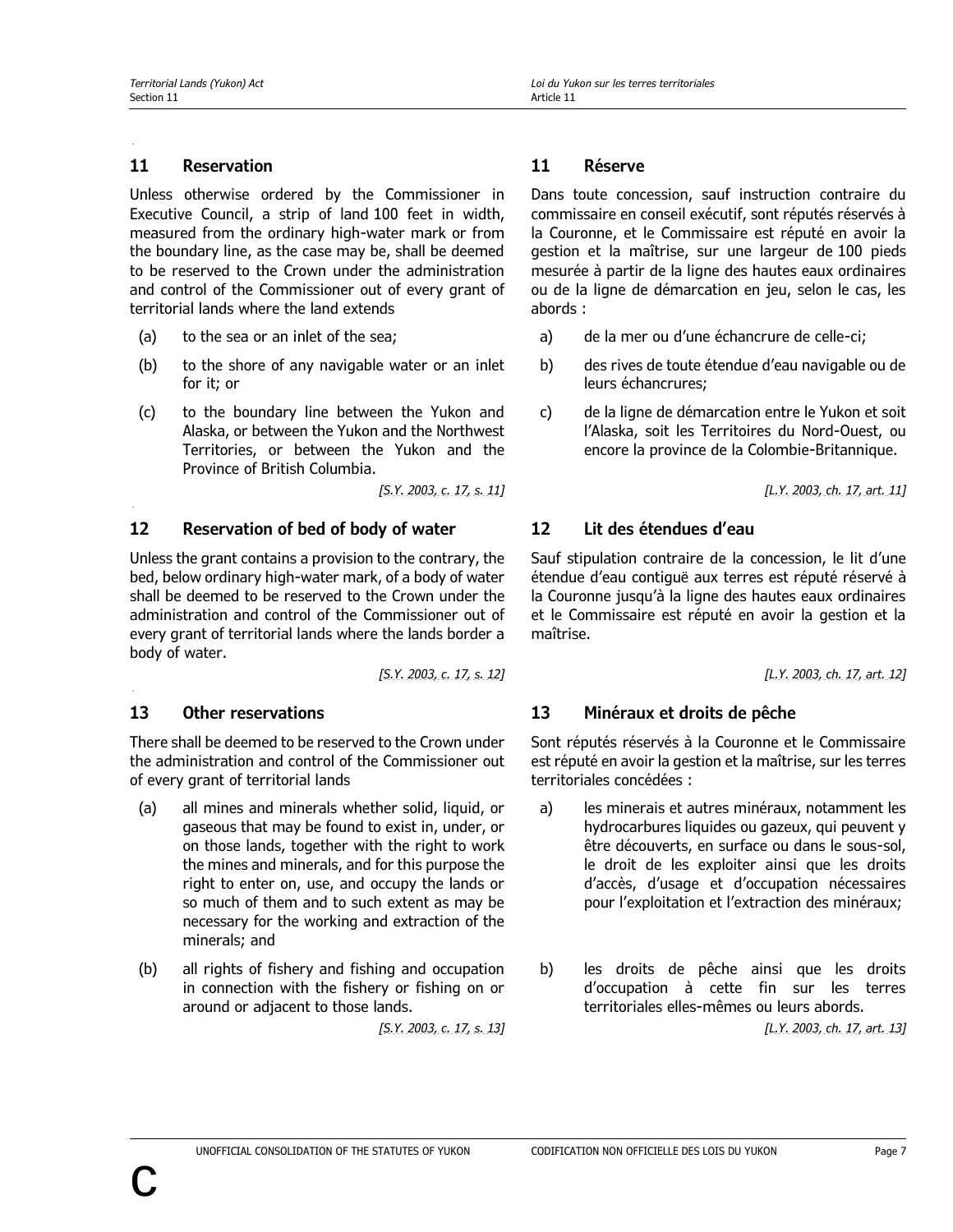<span id="page-11-0"></span>**14 Grant does not convey water rights (A bsence d'exclusivité sur les eaux)**

### **14 Grant does not convey water rights 14 Absence d'exclusivité sur les eaux**

Unless the grant or other document establishing a grant, lease, or other disposition of territorial lands expressly states the contrary, no grant, lease, or other disposition of territorial lands conveys any exclusive right, privilege, property, or interest with respect to any lake, river, stream, or other body of water, within, bordering on, or passing through the lands.

16 [*Repealed S.Y. 2008, c.15, s.97*] 16[*Abrogé L.Y. 2008, ch. 15, art. 97*]

### <span id="page-11-1"></span>**17 Works for the movement of timber 17 Accès**

Unless the grant or other document establishing a grant, lease, or other disposition of territorial lands expressly states the contrary, no grant, lease, or other disposition of territorial lands

- (a) conveys any right, title, or interest in or to any slide, dam, pier, boom, or other work constructed for the purpose of facilitating the movement of timber prior to the date of the grant, lease, or other disposition of land;
- (b) affects the unimpeded right to use or repair the works referred to in paragraph (a); or
- (c) affects the unimpeded right to use for the purpose of facilitating the movement of timber all streams, lakes, bodies of water, portage roads or trails past rapids, falls, or other natural obstacles or connecting bodies of water, or any land that has to be used in connection with that use.

### **18 Trespass on territorial lands – summons to vacate or show cause**

<span id="page-11-2"></span>**18 Tres pass on territorial lands – summons to vacate or show cause (Intrusion Sommation de quitter les lieux ou d'exposer ses motifs)**

(1) Where, under this Act, the right of any person to use, possess, or occupy territorial lands has been forfeited or where, in the opinion of the Minister, a person is wrongfully or without lawful

authority using, possessing, or occupying territorial lands and that person continues to use, possess, or occupy, or fails to deliver up possession of, the lands, an officer of the Government of the Yukon authorized by the Minister for that purpose may apply to a judge of the Supreme Court for a summons directed to that person calling on that person

<span id="page-11-3"></span>Sauf stipulation contraire de l'acte en cause, l'octroi de droits sur des terres territoriales — par concession, bail ou autre forme d'aliénation — ne confère aucun droit d'exclusivité sur les étendues d'eau — notamment les lacs et les cours d'eau — qui y sont enclavées, qui les bordent ou qui les traversent.

*[S.Y. [2003,](https://laws.yukon.ca/cms/images/LEGISLATION/AMENDING/2003/2003-0017/2003-0017.pdf) c. 17, s. 14] [L.Y. [2003,](https://laws.yukon.ca/cms/images/LEGISLATION/AMENDING/2003/2003-0017/2003-0017.pdf) ch. 17, art. 14]*

15 [*Repealed S.Y. 2008, c.15, s.97*] 15 [*Abrogé L.Y. 2008, ch. 15, art. 97*]

<span id="page-11-4"></span>Sauf stipulation contraire de l'acte y afférent, la concession, la cession à bail ou toute autre forme d'aliénation de terres territoriales n'a pas pour effet de :

- a) conférer un droit quelconque sur les ouvrages notamment glissoirs, digues, jetées ou barrages flottants — destinés à faciliter la descente du bois et construits antérieurement à la date de l'acte en cause;
- b) restreindre le droit d'utiliser ou de réparer, sans entrave, les ouvrages mentionnés à l'alinéa a);
- c) restreindre le droit d'utiliser, sans entrave, pour le flottage et le transport du bois, les eaux courantes et stagnantes, les chemins ou les sentiers de portage contournant des rapides, des chutes ou d'autres obstacles naturels, ou reliant des étendues d'eau et les terres qui se trouvent sur le parcours.

*[S.Y. [2003,](https://laws.yukon.ca/cms/images/LEGISLATION/AMENDING/2003/2003-0017/2003-0017.pdf) c. 17, s. 17] [L.Y. [2003,](https://laws.yukon.ca/cms/images/LEGISLATION/AMENDING/2003/2003-0017/2003-0017.pdf) ch. 17, art. 17]*

### <span id="page-11-5"></span>**18 Intrusion Sommation de quitter les lieux ou d'exposer ses motifs**

(1) Dans les cas d'utilisation, de possession ou d'occupation se poursuivant malgré la déchéance du droit correspondant ou jugées par le ministre contraires à la loi ou illicites, le fonctionnaire du gouvernement du Yukon habilité à cet effet par le ministre peut demander à un juge de la Cour suprême d'adresser au contrevenant une sommation, selon le cas :

a) lui enjoignant de quitter ou d'abandonner les lieux immédiatement et de cesser de les utiliser, de les posséder ou de les occuper;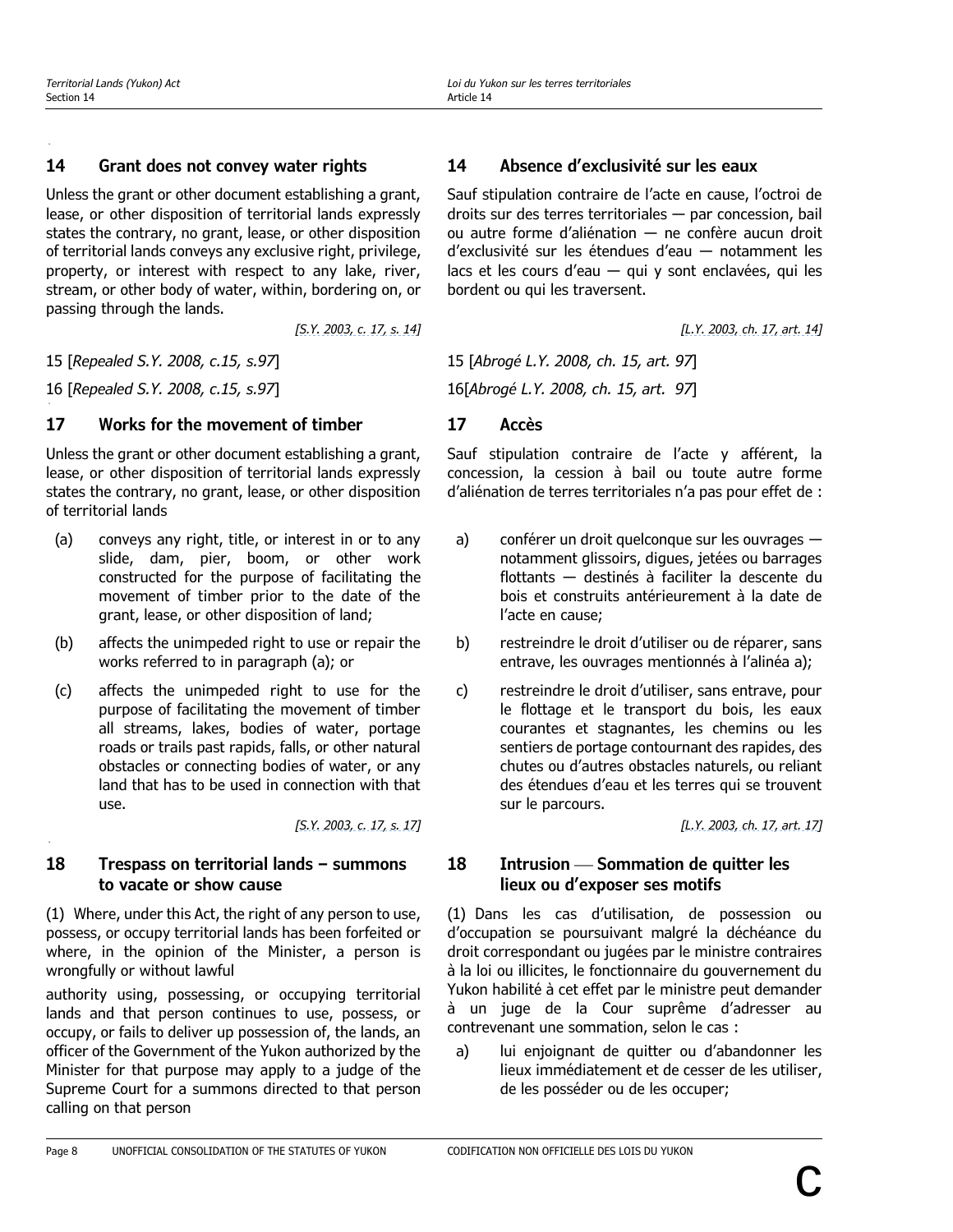- (a) to forthwith vacate or abandon and cease using, possessing, or occupying the lands; or
- (b) within thirty days after service of the summons on that person to show cause why an order or warrant should not be made for the removal of that person from the lands.

(2) Where a summons has been served under subsection (1) and within thirty days from the service of it the person named in the summons has not removed from, vacated, or ceased using, possessing, or occupying the lands, or has not shown cause why they should not do so, a judge of the Supreme Court may make an order or warrant for that person's summary removal from the lands.

(3) A warrant made under subsection (2) shall be executed by a sheriff, peace officer, or other person to whom it is delivered for that purpose and that person has all the powers, rights, immunities, and privileges enjoyed by a sheriff or peace officer in the execution of their duty.

(4) A person to whom an order or warrant made under subsection (2) is addressed shall forthwith remove from the lands the person named in summons, order, or warrant and all members of that person's family, all tenants of that person, and all employees, servants, laborers, or other persons employed by or living with that person or that person's tenants.

(5) Service of a summons or warrant under this section may be made by personal delivery to the person named in it or by leaving a copy with an adult person found on the lands and by posting up another copy in a conspicuous place on the lands or, where no adult person is found on the lands, by posting up copies in two conspicuous places on the lands.

(6) The Minister may, in writing, delegate responsibilities assigned to him or her under subsection 18(1) to the Deputy Minister or an official within the department over which he or she presides that is in a position appropriate to carrying out of these responsibilities.

(7) The Minister may, by notice in writing, withdraw any delegation referred to in subsection (1).

b) précisant qu'il dispose de 30 jours après sa signification pour exposer ses motifs d'opposition à l'expulsion.

(2) Si le contrevenant n'obtempère pas à la sommation émise en application du paragraphe (1) dans les 30 jours de sa signification en ne quittant pas les lieux, en ne cessant pas de les utiliser, de les posséder ou de les occuper ou qu'il n'a pas exposé ses motifs d'opposition, un juge de la Cour suprême peut rendre une ordonnance ou décerner un mandat d'expulsion sommaire à son encontre.

(3) Le mandat d'expulsion est exécuté par un shérif, un huissier, un agent de la paix ou par toute autre personne désignée à cet effet, l'exécutant ayant les pouvoirs, les droits et les immunités attribués à un agent de la paix dans l'exécution de ses fonctions.

(4) L'exécutant du mandat ou de l'ordonnance expulse sans tarder hors des terres le contrevenant qui en est l'objet ainsi que les personnes qui vivent avec lui ou qui sont à son service, notamment les membres de sa famille, ses employés, serviteurs, ouvriers ou locataires et les personnes qui vivent avec ses locataires ou qui sont à leur service.

(5) La signification de la sommation ou du mandat s'effectue par remise d'une copie en main propre à la personne qui y est mentionnée ou à un adulte rencontré sur les lieux et par affichage d'une autre copie en un endroit bien en vue sur les terres; en l'absence d'un adulte, les deux copies sont affichées en deux endroits bien en vue.

(6) Le ministre peut, par écrit, déléguer les responsabilités qui lui sont dévolues en vertu du paragraphe 18(1) au sous-ministre ou à tout fonctionnaire travaillant au sein du ministère dont il est responsable qui occupe des fonctions compatibles pour s'acquitter de telles responsabilités.

(7) Le ministre donne avis par écrit lorsqu'il désire retirer la délégation donnée en vertu du paragraphe (1). [S.Y. [2008,](https://laws.yukon.ca/cms/images/LEGISLATION/AMENDING/2008/2008-0023/2008-0023.pdf) c. 23, s. 3] [S.Y. [2003,](https://laws.yukon.ca/cms/images/LEGISLATION/AMENDING/2003/2003-0017/2003-0017.pdf) c. 17, s. 18] [L.Y. 2008, ch. 23, art. 2 et 3] [L.Y. 2003, ch. 17, art. 18]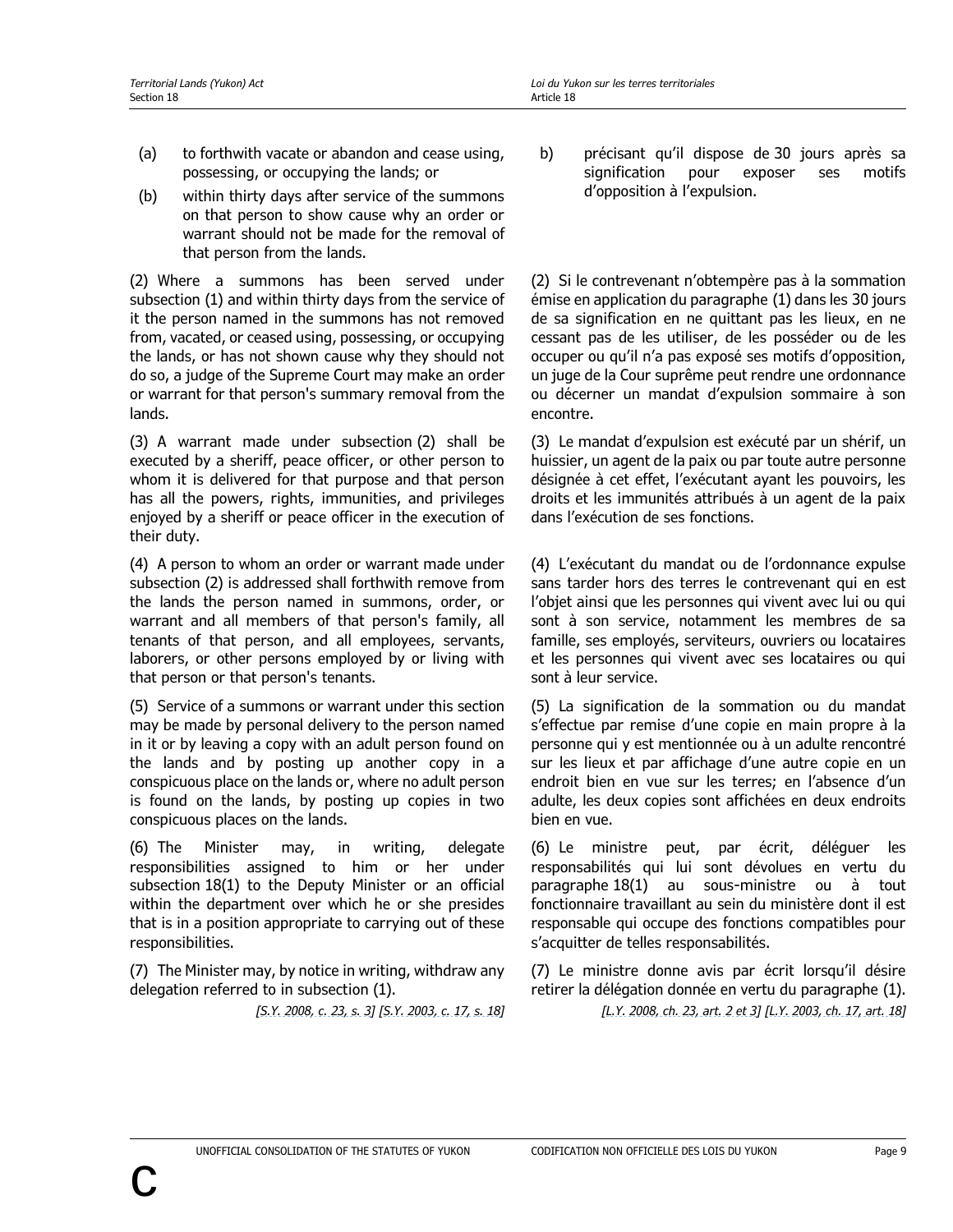<span id="page-13-0"></span>**19 Offence and punishment for tres passing (Infraction et peine)**

### **19 Offence and punishment for trespassing 19 Infraction et peine**

A person who remains on territorial lands, returns to them, or assumes any possession or occupancy of them after having been ordered to vacate them under section 18 or after having been removed from them under that section is guilty of an offence and liable on summary conviction to a fine not exceeding three hundred dollars or to imprisonment for a term not exceeding six months or to both.

### <span id="page-13-1"></span>**20 Appeal 20 Appel**

<span id="page-13-2"></span>**21 Powers of the Commissioner in Execut ive Council (Pouvoirs du commissaire en conseil exéc utif)**

The order or judgment of a judge of the Supreme Court in any action or proceedings under this Act is subject to an appeal by a party to the action or proceedings in the same manner as any other order or judgment of a judge of the Supreme Court.

### **21 Powers of the Commissioner in Executive Council**

The Commissioner in Executive Council may Le commissaire en conseil exécutif peut :

- (a) on setting out the reasons for withdrawal in the order, order the withdrawal of any tract or tracts of territorial lands from disposal under this Act;
- (b) set apart and appropriate territorial lands for the sites of places of public worship, burial grounds, schools, market places, jails, court houses, town halls, public parks or gardens, hospitals, harbors, landings, bridge sites, airports, landing fields, railway stations, townsites, historic sites, or for other public purposes and at any time before the issue of a grant alter or revoke those appropriations;
- (c) order that grants or leases for a nominal consideration be made of the lands appropriated under paragraph (b) and that there be expressed in any grant or lease the trusts and uses to which those territorial lands are subject;

<span id="page-13-3"></span>Quiconque demeure sur des terres territoriales qu'il a été sommé de quitter aux termes de l'article 18, qui y retourne, qui en prend possession ou qui les occupe après en avoir été expulsé en application du même article, commet une infraction et est passible, sur déclaration de culpabilité par procédure sommaire, d'une amende maximale de 300 \$ et d'un emprisonnement maximal de six mois, ou de l'une de ces peines.

*[S.Y. [2003,](https://laws.yukon.ca/cms/images/LEGISLATION/AMENDING/2003/2003-0017/2003-0017.pdf) c. 17, s. 19] [L.Y. [2003,](https://laws.yukon.ca/cms/images/LEGISLATION/AMENDING/2003/2003-0017/2003-0017.pdf) ch. 17, art. 19]*

<span id="page-13-4"></span>Les ordonnances ou jugements rendus par le juge de la Cour suprême dans le cadre de la présente loi sont susceptibles d'appel au même titre que ses autres ordonnances.

*[S.Y. [2003,](https://laws.yukon.ca/cms/images/LEGISLATION/AMENDING/2003/2003-0017/2003-0017.pdf) c. 17, s. 20] [L.Y. [2003,](https://laws.yukon.ca/cms/images/LEGISLATION/AMENDING/2003/2003-0017/2003-0017.pdf) ch. 17, art. 20]*

### <span id="page-13-5"></span>**21 Pouvoirs du commissaire en conseil exécutif**

- a) par décret motivé, déclarer inaliénables des parcelles territoriales;
- b) réserver des terres territoriales à des lieux publics, notamment des édifices consacrés au culte, des cimetières, des écoles, des marchés, des prisons, des palais de justice, des hôtels de ville, des parcs ou des jardins, des hôpitaux, des ports, des débarcadères, des ponts, des aéroports, des pistes d'atterrissage, des gares, des lieux historiques et des villes, étant entendu que cette affectation est sujette à modification et à annulation tant que les terres en question n'ont pas été concédées;
- c) ordonner que les terres territoriales ainsi réservées fassent l'objet, pour une somme symbolique, de concessions ou de baux mentionnant expressément la destination de leur utilisation;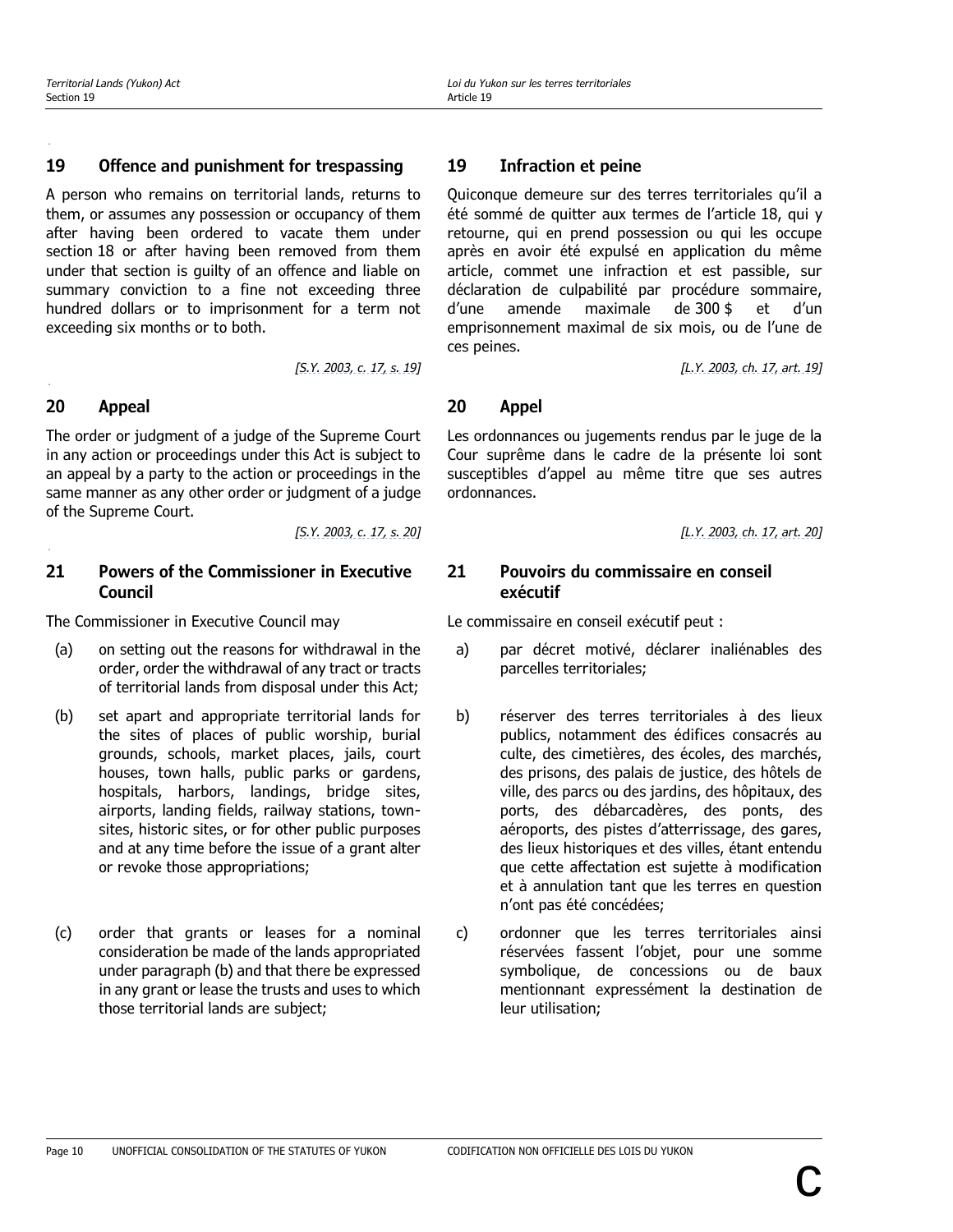- (d) set apart and appropriate such areas or lands as may be necessary to enable the Government of the Yukon to fulfil its obligations under land claims settlements and to make free grants or leases for that purpose;
- (e) set apart and appropriate territorial lands for use as game preserves, game sanctuaries, bird sanctuaries, public shooting grounds, public resorts, or for any other similar public purpose;
- (f) authorize the acquisition by any railway company, power company, or pipeline company, on and subject to such terms and conditions as may be deemed proper, of a right-of-way for a road bed, for transmission lines, or for pipelines through territorial lands together with such other territorial lands as may be deemed necessary for stations, station grounds, workshops, buildings, yards, pumps, tanks, reservoirs, or other appurtenances in connection with the right-of-way for the road bed, transmission line, or pipeline;
- (g) divide territorial lands into mining districts and land districts;
- (h) make regulations or orders with respect to any question affecting territorial lands under which persons designated in the regulations or orders may inquire into such a question and may, for the purposes of the inquiry, summon and bring before them any person whose attendance they consider necessary to the inquiry, examine that person under oath, compel the production of documents, and do all things necessary to provide a full and proper inquiry;
- (h.1) make regulations respecting the appointment or designation by the Minister of a person or class of persons to enforce the provisions of this Act or the regulations and respecting their related powers;
- (h.2) make regulations respecting the public notice to be given by the Minister under subsection 4.3(3);
- d) réserver les superficies ou les terres nécessaires en vue de permettre au gouvernement du Yukon de remplir ses obligations aux termes de règlements en matière de revendications territoriales et d'accorder des concessions ou des baux gratuits à cette fin;
- e) réserver des terres territoriales à des fins publiques, notamment comme réserves de chasse, refuges de gibier et d'oiseaux, champs de tir publics et lieux de villégiature;
- f) autoriser l'acquisition, par des compagnies de chemins de fer, par des entreprises distribuant l'électricité ou exploitant un pipeline, aux conditions jugées indiquées, d'une emprise sur les terres territoriales pour les voies ferrées, les lignes de transport ou les pipelines qui les traversent, ainsi que d'autres terres territoriales jugées nécessaires à l'aménagement de gares, d'ateliers et d'autres bâtiments, ouvrages, réservoirs et dépendances qui y sont rattachés;
- g) diviser des terres territoriales en districts des terres ainsi qu'en districts miniers;
- h) autoriser, par décret ou par règlement, certaines personnes à faire enquête sur toute question touchant les terres territoriales et, à cet effet, à convoquer des témoins, à les interroger sous serment et à les obliger à produire des documents, et, de façon générale, à prendre toutes les mesures utiles à l'enquête;
- h.1) régir, par règlement, la nomination ou la désignation, par le ministre, de personnes ou de catégories de personnes, ainsi que les pouvoirs qui leur seront donnés, pour appliquer les dispositions de la présente loi ou de ses règlements;
- h.2) régir, par règlement, l'avis au public que donne le ministre en vertu du paragraphe 4.3(3);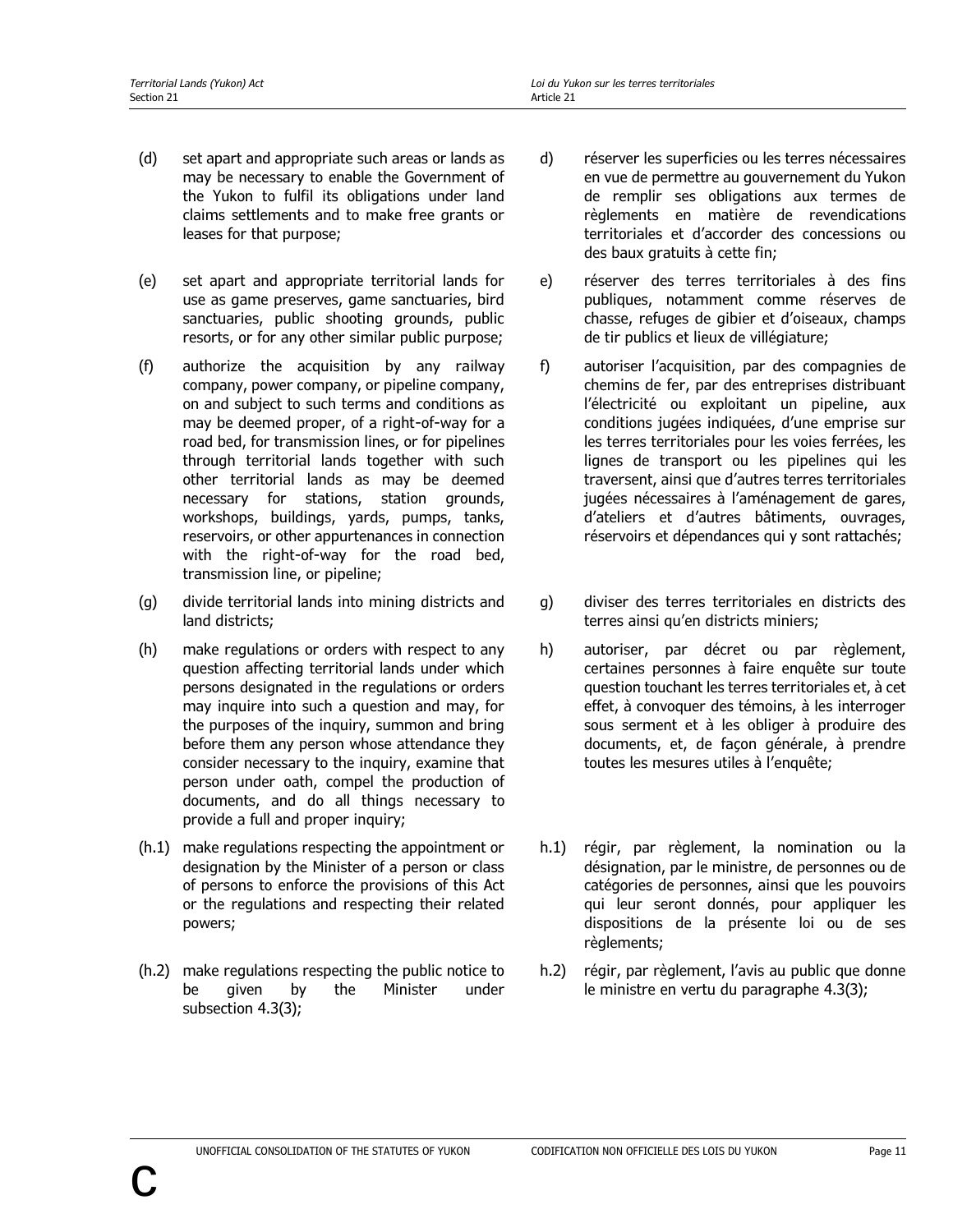- (i) prescribe a tariff of fees for copies of maps, plans, field notes, documents, papers, and other records pertaining to territorial lands, and for the preparation of documents evidencing a sale, lease, or other disposition of territorial lands, and for the registration of any documents pertaining to territorial lands;
- (j) make regulations respecting the protection, control, and use of the surface of territorial lands;
- (k) prescribe the form of the notification that may be issued pursuant to section 7 and the fee for issuing it;
- (k.01) order that paragraph (a) of the definition "**territorial lands**" in section 1 not apply to particular lands;
- (k.02) prescribe lands to which this Act does not apply; or
- (l) make such orders and regulations as are deemed necessary to carry out the purposes and provisions of this Act.

*[S.Y. [2014,](https://laws.yukon.ca/cms/images/LEGISLATION/AMENDING/2014/2014-0016/2014-0016.pdf) c. 16, s. 36] [S.Y. [2013,](https://laws.yukon.ca/cms/images/LEGISLATION/AMENDING/2013/2013-0013/2013-0013.pdf) c. 13, s. 7] [S.Y. [2003,](https://laws.yukon.ca/cms/images/LEGISLATION/AMENDING/2003/2003-0017/2003-0017.pdf) c. 17, s. 21]*

### <span id="page-15-0"></span>**22 Publication in the Yukon Gazette 22 Publication**

- (a) each order setting apart and appropriating any territorial lands as a land management zone that the Commissioner in Executive Council proposes to make under section 3, and
- (b) each regulation or amendment to a regulation that the Commissioner in Executive Council proposes to make under section 4 or paragraph 19(j),

shall be published in the Yukon Gazette and a reasonable opportunity shall be afforded to all interested persons to make representations to the Minister with respect to it.

### <span id="page-15-1"></span>**23 Effect of receipt 23 Reçu**

A receipt for payment made on the filing of an application to purchase or lease land does not entitle the person making the payment to take, occupy, or use the land described in the receipt.

- j) régir, par règlement, la protection, le contrôle et l'usage de la surface des terres territoriales;
- k) fixer la forme de la notification prévue à l'article 7, ainsi que les droits qui s'y rattachent;
- k.01) décréter que l'alinéa a) de la définition de « **terres territoriales** » à l'article 1 ne s'applique pas à des terres particulières;
- k.02) désigner par règlement des terres auxquelles la présente loi ne s'applique pas;
- l) prendre, par règlement ou par décret, toute autre mesure jugée nécessaire à l'application de la présente loi.

*[L.Y. [2018,](https://laws.yukon.ca/cms/images/LEGISLATION/AMENDING/2018/2018-0011/2018-0011.pdf) ch. 11, art 4] [L.Y. [2014,](https://laws.yukon.ca/cms/images/LEGISLATION/AMENDING/2014/2014-0016/2014-0016.pdf) ch. 16, art. 36] [L.Y. [2013,](https://laws.yukon.ca/cms/images/LEGISLATION/AMENDING/2013/2013-0013/2013-0013.pdf) ch. 13, art. 7] [L.Y. [2003,](https://laws.yukon.ca/cms/images/LEGISLATION/AMENDING/2003/2003-0017/2003-0017.pdf) ch. 17, art. 21]*

A copy of Sont publiés dans la *Gazette du Yukon* :

- <span id="page-15-2"></span>a) les projets de décret d'application de l'article 3 visant le classement des terres territoriales en zones d'aménagement;
- b) les projets de règlement d'application de l'article 4 ou de l'alinéa 19j), ou leurs modifications.

Les intéressés se voient accorder la possibilité de présenter au ministre leurs observations à cet égard.

*[S.Y. [2003,](https://laws.yukon.ca/cms/images/LEGISLATION/AMENDING/2003/2003-0017/2003-0017.pdf) c. 17, s. 22] [L.Y. [2003,](https://laws.yukon.ca/cms/images/LEGISLATION/AMENDING/2003/2003-0017/2003-0017.pdf) ch. 17, art. 22]*

<span id="page-15-3"></span>Le reçu du montant versé lors de la production d'une offre d'achat ou de la location des terres ne confère aucun droit d'occupation ou d'usage de celles-ci.

*[S.Y. [2003,](https://laws.yukon.ca/cms/images/LEGISLATION/AMENDING/2003/2003-0017/2003-0017.pdf) c. 17, s. 23] [L.Y. [2003,](https://laws.yukon.ca/cms/images/LEGISLATION/AMENDING/2003/2003-0017/2003-0017.pdf) ch. 17, art. 23]*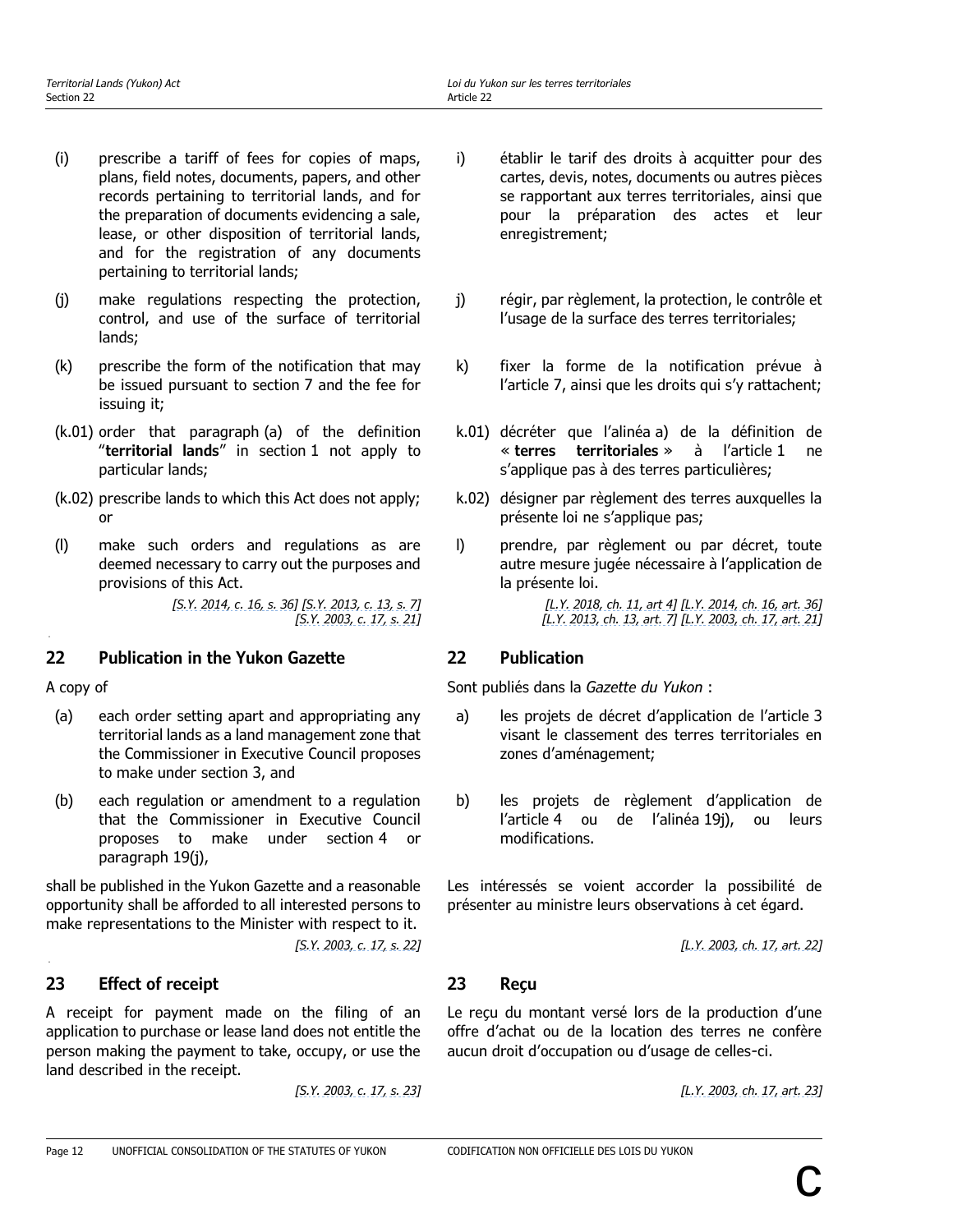<span id="page-16-0"></span>**24 Execution of documents (Signat ure)**

### **24 Execution of documents 24 Signature**

Any lease, agreement, licence, permit, or notice of cancellation issued or made pursuant to this Act and any consent to any assignment of any such lease, agreement, licence, or permit may be executed on behalf of the Commissioner by the Minister, the Deputy Minister, or any other public officer, as defined in the *Financial Administration Act,* who is authorized in writing by the Minister.

### **25 Interest 25 Intérêts**

<span id="page-16-1"></span>**25 Interest (Intérêts)**

Whenever interest is payable under or by virtue of this Act or for or on account of any claim, matter, or thing arising under any provision of this Act, the rate of interest shall be five per cent per annum, or such higher rate as is prescribed, whether that interest is payable under the terms of any sealed or unsealed instrument or not.

<span id="page-16-3"></span>**27 Sale of land to government employees (Vente de terres aux employés du gouvernement)**

<span id="page-16-2"></span>**26 Forms (Formulaires)**

The Minister may prescribe forms of leases, agreements of sale, licences, and other documents required for use under this Act.

### **27 Sale of land to government employees 27 Vente de terres aux employés du**

(1) Except by or under the authority of an order of the Commissioner in Executive Council, no officer or employee of or under the Government of the Yukon shall

- (a) directly or indirectly, in his or her own name or in the name of any other person, purchase or acquire any territorial land or any interest in it; or
- (b) be interested as shareholder or otherwise in any corporation that purchases, acquires or holds any territorial land or any interest in it.

(2) An order of the Commissioner in Executive Council made under subsection (1) that relates to any interest as shareholder or otherwise in a corporation may apply

(a) to a particular interest in a particular corporation described in the order or to interests

<span id="page-16-4"></span>Les actes — baux, accords, licences, permis ou cessions de ceux-ci — et les avis d'annulation découlant de l'application de la présente loi sont signés au nom du Commissaire par le ministre, le sous-ministre ou tout autre fonctionnaire au sens de la *Loi sur la gestion des finances publiques* ayant reçu délégation écrite du ministre à cet effet.

*[S.Y. [2003,](https://laws.yukon.ca/cms/images/LEGISLATION/AMENDING/2003/2003-0017/2003-0017.pdf) c. 17, s. 24] [L.Y. [2003,](https://laws.yukon.ca/cms/images/LEGISLATION/AMENDING/2003/2003-0017/2003-0017.pdf) ch. 17, art. 24]*

<span id="page-16-5"></span>Le taux annuel des intérêts éventuellement exigibles au titre de la présente loi, ou des créances qui en découlent, est de cinq pour cent, ou un taux supérieur prévu par règlement, qu'ils soient exigibles aux termes d'un acte quelconque ou non et indépendamment de la forme de celui-ci.

*[S.Y. [2003,](https://laws.yukon.ca/cms/images/LEGISLATION/AMENDING/2003/2003-0017/2003-0017.pdf) c. 17, s. 25] [L.Y. [2003,](https://laws.yukon.ca/cms/images/LEGISLATION/AMENDING/2003/2003-0017/2003-0017.pdf) ch. 17, art. 25]*

### **26 Forms 26 Formulaires**

Le ministre peut prescrire les formulaires des baux, des conventions de vente, des licences et d'autres documents à utiliser pour l'application de la présente loi. *[S.Y. [2003,](https://laws.yukon.ca/cms/images/LEGISLATION/AMENDING/2003/2003-0017/2003-0017.pdf) c. 17, s. 26] [L.Y. [2003,](https://laws.yukon.ca/cms/images/LEGISLATION/AMENDING/2003/2003-0017/2003-0017.pdf) ch. 17, art. 26]*

# <span id="page-16-7"></span><span id="page-16-6"></span>**gouvernement**

(1) Ni les fonctionnaires ni les employés du gouvernement du Yukon ne peuvent, sauf autorisation expresse par décret du commissaire en conseil exécutif, :

- a) acquérir, directement ou indirectement, pour leur propre compte ou celui d'un tiers, des terres territoriales ou des droits sur celles-ci;
- b) détenir des intérêts, en tant qu'actionnaire ou à un autre titre, dans une personne morale procédant à une telle acquisition.

(2) Dans le cas visé à l'alinéa (1)b), le décret d'autorisation peut :

a) porter sur des intérêts précis dans une personne morale déterminée ou, de façon plus générale,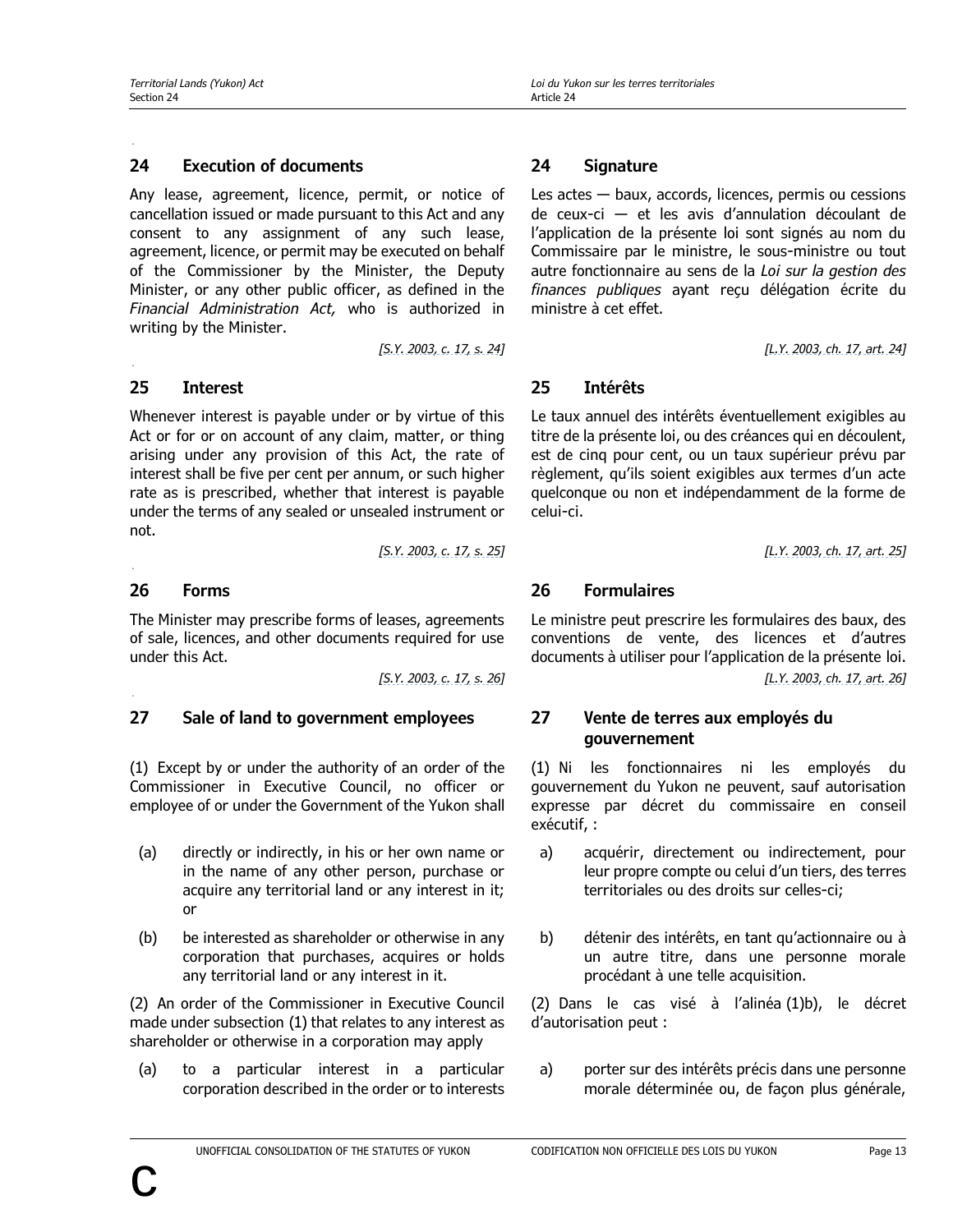<span id="page-17-1"></span>**27.01 Offence respecting use of land (Inf raction relative à l'us age des terres)**

<span id="page-17-2"></span>**27.02 Addit ional court orders (Ordonnances addit ionnelles)**

in a class or classes of corporations described in the order; and

(b) where the order so specifies, to a particular interest or to interests acquired before the making of the order.

- (a) contravenes a regulation respecting the protection, control or use of the surface of territorial lands; or
- (b) fails to comply with any term or condition of a permit issued under such a regulation.

(2) A person who has been found guilty of an offence under subsection (1) is liable to a fine not exceeding \$5,000.

(3) Where an offence under subsection (1) is committed on more than one day or is continued for more than one day, it is considered to be a separate offence for each day on which the offence is committed or continued.

(1) Where a person is convicted of an offence under this Act, in addition to any punishment imposed, the court may, having regard to the nature of the offence and the circumstances surrounding its commission, make an order

- (a) prohibiting the person from doing any act or engaging in any activity that could, in the opinion of the court, result in the continuation or repetition of the offence;
- (b) directing the person to take the action that the court considers appropriate to remedy or prevent any harm to the surface of the territorial lands that resulted or may result from the act, activity or omission constituting the offence;
- (c) directing the person to take any action the court considers appropriate to return the land to the state in which it was before the act, activity or omission that constituted the offence;

sur des intérêts dans une ou plusieurs catégories de personnes morales déterminées;

<span id="page-17-0"></span>b) avoir un effet rétroactif, s'il comporte une disposition en ce sens.

*[S.Y. [2003,](https://laws.yukon.ca/cms/images/LEGISLATION/AMENDING/2003/2003-0017/2003-0017.pdf) c. 17, s. 27] [L.Y. [2003,](https://laws.yukon.ca/cms/images/LEGISLATION/AMENDING/2003/2003-0017/2003-0017.pdf) ch. 17, art. 27]*

### **27.01 Offence respecting use of land 27.01 Infraction relative à l'usage des terres**

- (1) A person is guilty of an offence who (1) Est coupable d'une infraction quiconque :
	- a) soit contrevient à un règlement en matière de protection, de contrôle ou d'usage de la surface des terres territoriales;
	- b) soit omet de respecter une modalité d'un permis délivré en vertu d'un tel règlement.

(2) La personne qui a été reconnue coupable d'une infraction en vertu du paragraphe (1) est passible d'une amende maximale de 5 000 \$.

(3) Il est compté une infraction distincte pour chacun des jours au cours desquels se commet ou se continue une infraction prévue au paragraphe (1).

*[S.Y. [2018,](https://laws.yukon.ca/cms/images/LEGISLATION/AMENDING/2018/2018-0011/2018-0011.pdf) c. 11, s. 5] [L.Y. [2018,](https://laws.yukon.ca/cms/images/LEGISLATION/AMENDING/2018/2018-0011/2018-0011.pdf) ch. 11, art 5]*

### **27.02 Additional court orders 27.02 Ordonnances additionnelles**

<span id="page-17-3"></span>(1) En plus de toute peine infligée et compte tenu de la nature de l'infraction et des circonstances de sa commission, le tribunal peut rendre une ordonnance prévoyant ce qui suit à l'égard de la personne qui est reconnue coupable d'une infraction sous le régime de la présente loi :

- a) lui interdire de poser un acte ou de se livrer à une activité qui, selon le tribunal, pourrait entraîner la continuation de l'infraction ou une récidive;
- b) lui ordonner de prendre les mesures que le tribunal estime indiquées pour réparer ou prévenir des dommages à la surface des terres territoriales ayant résulté ou pouvant résulter de l'acte, l'activité ou l'omission constituant l'infraction;
- c) lui ordonner de prendre les mesures que le tribunal estime indiquées pour remettre les terres dans l'état où elles étaient avant l'acte, l'activité ou l'omission constitutive de l'infraction;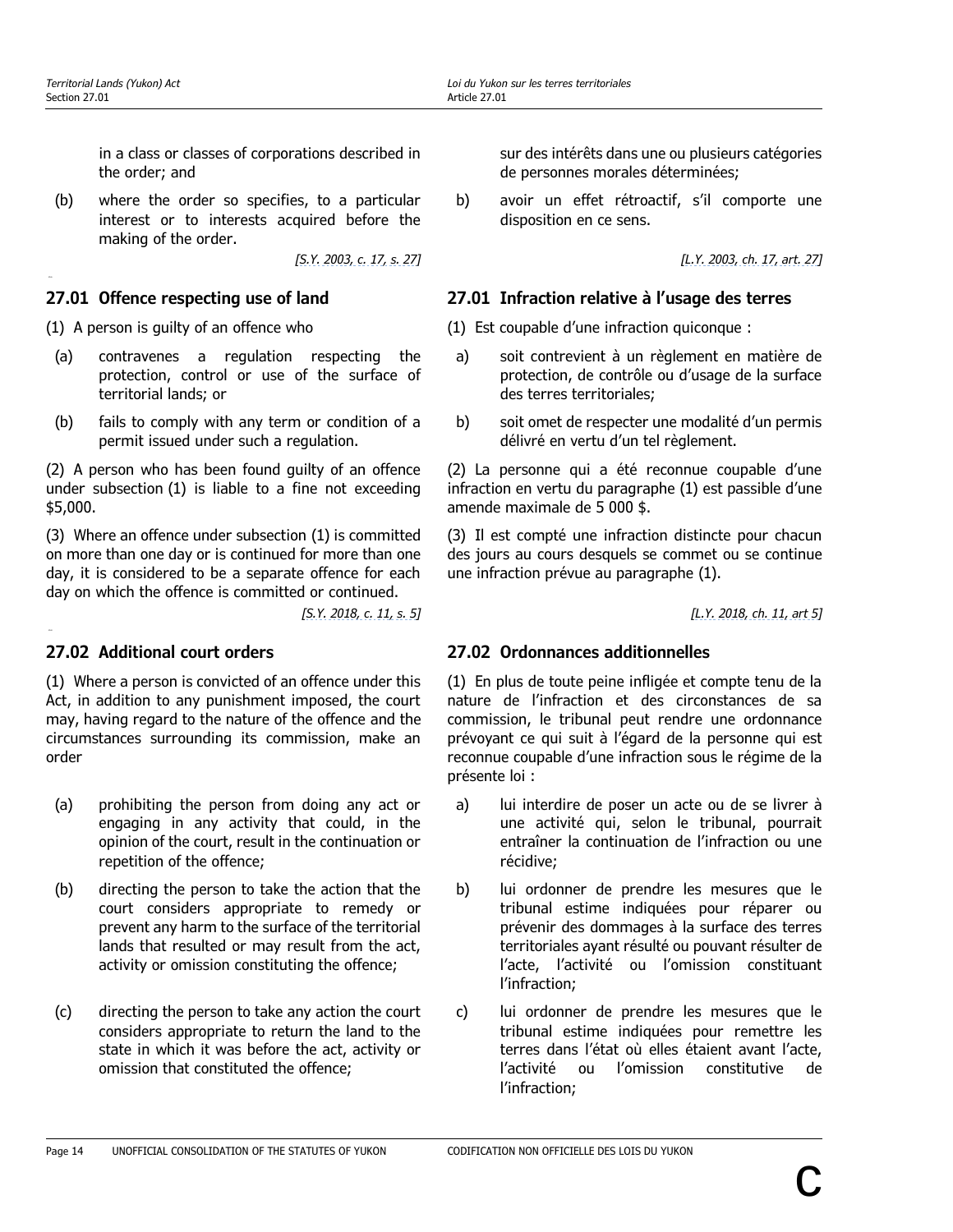- (d) directing the person to publish, in any manner the court considers appropriate, the facts relating to the commission of the offence including the penalty imposed;
- (e) directing the person to pay to the Government of Yukon an amount of money as reimbursement for all or part of the expenses it incurred in taking action
	- (i) to remedy or prevent any harm to the surface of the territorial lands that resulted or may result from the act, activity or omission constituting the offence, or
	- (ii) to return the land to the state in which it was before the act, activity, or omission that constituted the offence;
- (f) directing the person to perform community service;
- (g) directing the person to post a bond or pay money into court for the purpose of ensuring compliance with any order made under this section;
- (h) directing the person to submit a report to the Minister that includes information about the activities of the person in relation to matters within the scope of this Act that the court considers appropriate in the circumstances;
- (i) requiring the person to comply with any other conditions that the court considers appropriate for securing the person's good conduct and for preventing the person from repeating the offence or committing other offences against this Act.

(2) If a person fails to comply with an order to publish the facts relating to the commission of the offence referred to in paragraph (1)(d), the Minister may publish those facts and recover the costs of the publication from the person.

(3) If the Minister incurs publication costs under subsection (2), the amount of the costs and any interest payable on that amount constitute a debt due to the Government of Yukon and may be recovered as such in a court of competent jurisdiction.

- d) ordonner à la personne de publier, de la façon que le tribunal estime indiquée, les faits relatifs à la commission de l'infraction, y compris la peine;
- e) lui ordonner de verser une somme d'argent au gouvernement du Yukon à titre de remboursement pour une partie ou la totalité des dépenses encourues par celui-ci pour prendre des mesures :
	- (i) soit pour réparer ou prévenir des dommages à la surface des terres territoriales ayant résulté ou pouvant résulter de l'acte, l'activité ou l'omission constituant l'infraction,
	- (ii) soit pour remettre les terres dans l'état où elles se trouvaient avant l'acte, l'activité ou l'omission constitutive de l'infraction;
- f) lui ordonner de faire du travail communautaire;
- g) lui ordonner de fournir un cautionnement ou de déposer une somme d'argent au tribunal pour garantir le respect d'une ordonnance rendue en vertu du présent article;
- h) lui ordonner de présenter un rapport au ministre qui contient notamment des renseignements sur les activités de la personne relativement aux questions dans le champ d'application de la présente loi que le tribunal estime indiquées dans les circonstances;
- i) exiger qu'elle respecte toute autre condition que le tribunal estime indiquée pour assurer sa bonne conduite et pour prévenir une récidive ou la commission d'autres infractions à la présente loi.

(2) Si une personne omet de respecter une ordonnance de publication des faits relatifs à la commission de l'infraction visée à l'alinéa (1)d), le ministre peut publier ces faits et en recouvrer les frais auprès de la personne.

(3) Les frais de publication qu'engage le ministre au titre du paragraphe (2), ainsi que les intérêts afférents, constituent des créances du gouvernement du Yukon qui peuvent être recouvrées à ce titre devant une cour compétente.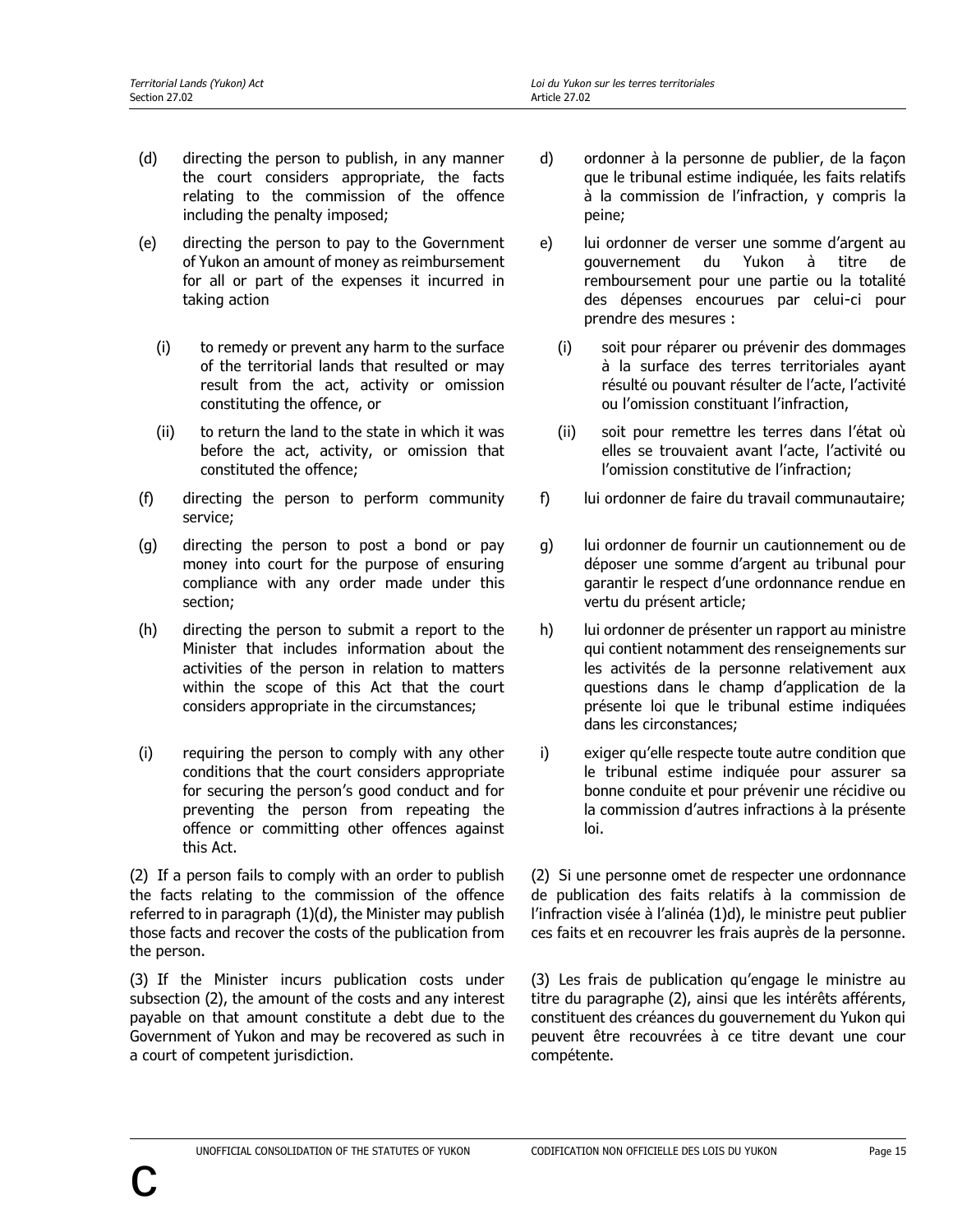(4) If an order is made under paragraph (1)(e) directing a person to pay money to the Government of Yukon, the amount due and any interest payable on that amount constitute a debt due to the Government of Yukon and may be recovered as such in a court of competent jurisdiction.

<span id="page-19-0"></span>**27.03 Variation of order (Modification de l'ordonnance)**

(1) The Attorney General of Yukon or the person against whom the order under subsection 27.02(1) was made may make an application to the court to vary an order under subsection 27.02(1).

(2) Before hearing an application under subsection (1), the court may order the applicant to give notice of the application in accordance with directions of the court.

(3) On hearing an application under subsection (1), if the court finds that there is a material change in circumstances since the making of the order, it may make an order doing one or more of the following:

- (a) varying the original order or any conditions in it; a) modifier l'ordonnance initiale ou en modifier les
- (b) relieving the person to whom the order is directed, either absolutely or partially or for any period the court considers appropriate, from any direction in the original order;
- (c) reducing or extending the period for which the original order is to remain in effect.

(4) If an application has been heard by the court under subsection (1), no other application may be made in respect of the same order except with leave of the court.

### **28 Offence and punishment 28 Infraction et peine**

<span id="page-19-1"></span>**28 Offence and punishment (Infraction et peine )**

Every person who contravenes any provision of this Act or any regulation for which no other punishment is provided is guilty of an offence punishable on summary conviction.

(4) Si une ordonnance enjoignant à une personne de payer une somme d'argent au gouvernement du Yukon est rendue en vertu de l'alinéa (1)e), la somme due, ainsi que les intérêts afférents, constituent des créances du gouvernement du Yukon qui peuvent être recouvrées à ce titre devant une cour compétente.

*[S.Y. [2018,](https://laws.yukon.ca/cms/images/LEGISLATION/AMENDING/2018/2018-0011/2018-0011.pdf) c. 11, s. 5] [L.Y. [2018,](https://laws.yukon.ca/cms/images/LEGISLATION/AMENDING/2018/2018-0011/2018-0011.pdf) ch. 11, art 5]*

### **27.03 Variation of order 27.03 Modification de l'ordonnance**

<span id="page-19-2"></span>(1) Le procureur général du Yukon ou la personne contre laquelle l'ordonnance a été rendue en vertu du paragraphe 27.02(1) peut présenter une requête en modification d'une telle ordonnance au tribunal.

(2) Avant d'entendre la requête présentée en vertu du paragraphe (1), le tribunal peut ordonner au requérant de donner avis de la requête en conformité avec les directives du tribunal.

(3) Lors de l'audition d'une requête en vertu du paragraphe (1), si le tribunal conclut qu'un changement important est survenu depuis que l'ordonnance a été rendue, il peut rendre une ordonnance pour prendre une ou plusieurs des mesures suivantes :

- conditions;
- b) dégager la personne visée par l'ordonnance, totalement ou partiellement, ou pour la durée qu'il estime indiquée, d'une obligation imposée dans l'ordonnance initiale;
- c) réduire ou prolonger la période de validité de l'ordonnance initiale.

(4) Après audition de la requête visée au paragraphe (1), toute nouvelle requête relative à cette ordonnance est subordonnée à l'autorisation du tribunal. *[S.Y. [2018,](https://laws.yukon.ca/cms/images/LEGISLATION/AMENDING/2018/2018-0011/2018-0011.pdf) c. 11, s. 5] [L.Y. [2018,](https://laws.yukon.ca/cms/images/LEGISLATION/AMENDING/2018/2018-0011/2018-0011.pdf) ch. 11, art 5]*

<span id="page-19-3"></span>Commet une infraction punissable sur déclaration de culpabilité par procédure sommaire, quiconque contrevient à une disposition de la présente loi ou d'un règlement dont la violation ne prévoit aucune peine.

*[S.Y. [2003,](https://laws.yukon.ca/cms/images/LEGISLATION/AMENDING/2003/2003-0017/2003-0017.pdf) c. 17, s. 28] [L.Y. [2003,](https://laws.yukon.ca/cms/images/LEGISLATION/AMENDING/2003/2003-0017/2003-0017.pdf) ch. 17, art. 28]*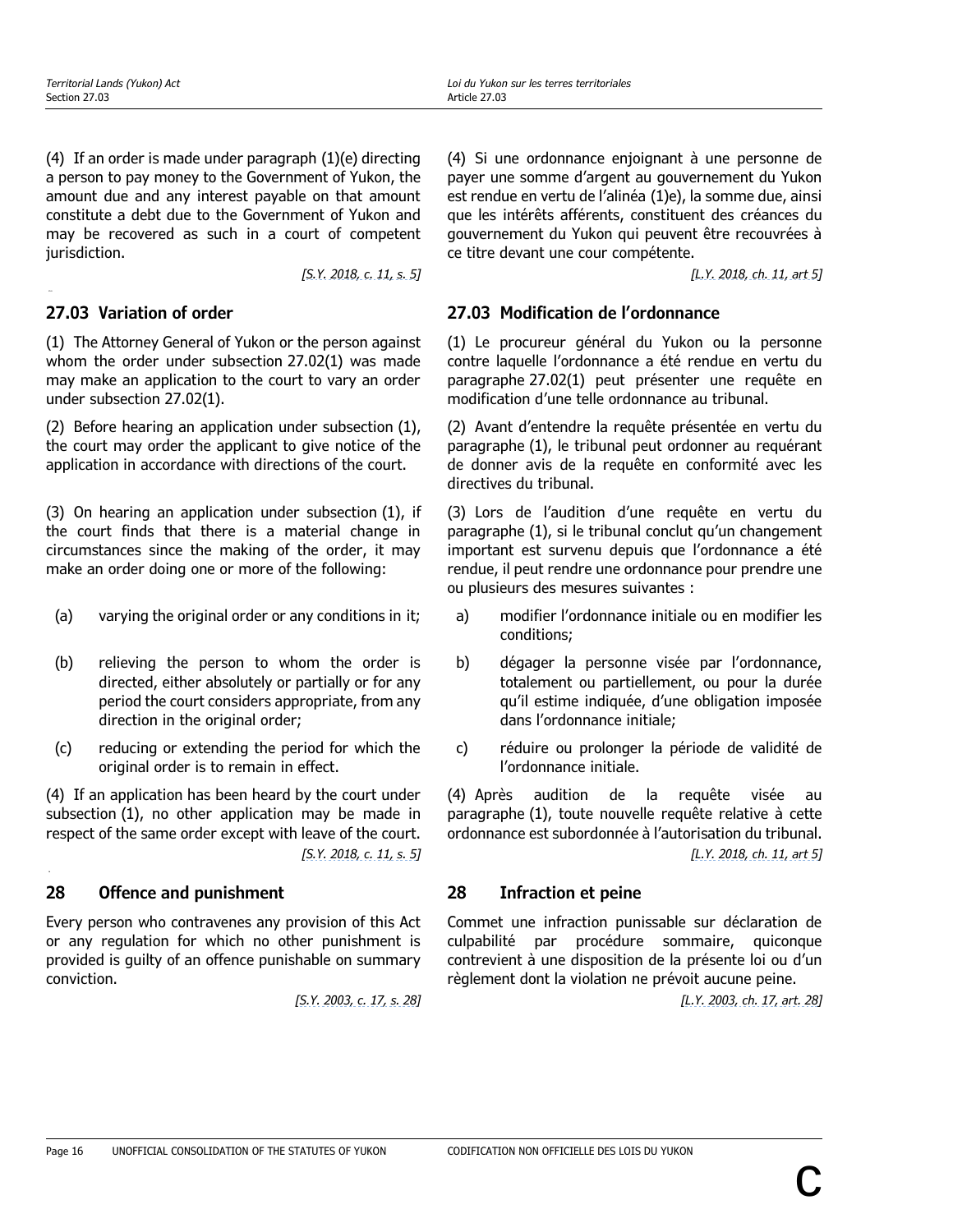<span id="page-20-0"></span>**29 No rights by prescription (Inapplicabilité de la prescription)**

<span id="page-20-1"></span>**30 Transfer t o administration under Lands Act (Transfert de l'administration sous le régime de la Loi sur les terres)**

No person acquires any interest in territorial lands by prescription.

### **30 Transfer to administration under Lands Act**

(1) The Commissioner in Executive Council may, by regulation,

- (a) order that any territorial lands or category of territorial lands be dealt with, for some or all purposes, as Yukon lands under the *Lands Act* instead of under this Act, and
- (b) prescribe the purposes for which the lands may be dealt with as Yukon lands.

(2) If an interest has already been granted in the lands and still subsists when the order is made under subsection (1), that interest continues unaffected by the order and shall be respected and administered as if the order had not been made.

### **31 Existing rights and duties continued 31 Protection des droits et obligations**

All rights and duties accrued or accruing under the *Territorial Lands Act (Canad*a) prior to territorial lands under that Act becoming territorial lands under this Act continue in effect as rights and duties under and subject to the provisions of this Act.

### **32 Language 32 Langues**

<span id="page-20-3"></span>**32 Language (L angues)**

<span id="page-20-2"></span>**31 Existing rights and duties continued (Prot ection des droits et obligations existant)**

(1) Any notice or advertisement or other matter that is required or authorized by this Act to be published by or under the authority of the Government of the Yukon or a public officer primarily for the information of the public shall

(a) wherever possible, be printed in English in at least one publication in general circulation within each region where the matter applies that appears wholly or mainly in English, and be printed in French in at least one publication in general circulation within each region where the matter applies that appears wholly or mainly in

### **29 No rights by prescription 29 Inapplicabilité de la prescription**

<span id="page-20-4"></span>Nul ne peut acquérir un intérêt foncier sur des terres territoriales par prescription.

*[S.Y. [2003,](https://laws.yukon.ca/cms/images/LEGISLATION/AMENDING/2003/2003-0017/2003-0017.pdf) c. 17, s. 29] [L.Y. [2003,](https://laws.yukon.ca/cms/images/LEGISLATION/AMENDING/2003/2003-0017/2003-0017.pdf) ch. 17, art. 29]*

### <span id="page-20-5"></span>**30 Transfert de l'administration sous le régime de la Loi sur les terres**

(1) Le commissaire en conseil exécutif peut, par règlement prendre les measures suivantes :

- a) prévoir que la gestion et la maîtrise de terres territoriales ou de catégories de terres territoriales se fasse en vertu de la *Loi sur les terres* plutôt que de la présente loi, à toutes fins;
- b) prévoir les fins auxquelles la gestion et la maîtrise des terres en tant que terres du Yukon puissent se faire.

(2) Tout décret pris en vertu du paragraphe (1) ne change en rien l'intérêt foncier existant concédé antérieurement, cet intérêt étant maintenu sans solution de continuité et devant être respecté et géré tout comme si le décret n'avait jamais été pris.

[S.Y. 2022, c. 5, s. 25] [S.Y. [2003,](https://laws.yukon.ca/cms/images/LEGISLATION/AMENDING/2003/2003-0017/2003-0017.pdf) c. 17, s. 30] [L.Y. 2022, ch. 5, art. 25] [L.Y. 2003, ch. 17, art. 30]

# <span id="page-20-6"></span>**existant**

Les droits et obligations acquis en vertu de la *Loi sur les terres territoriales* (Canada) avant que les terres territoriales, au sens de cette loi, ne deviennent des terres territoriales, au sens de la présente loi, demeurent en vigueur comme s'ils étaient nés sous le régime de la présente loi et sont assujettis à ses dispositions.

*[S.Y. [2003,](https://laws.yukon.ca/cms/images/LEGISLATION/AMENDING/2003/2003-0017/2003-0017.pdf) c. 17, s. 31] [L.Y. [2003,](https://laws.yukon.ca/cms/images/LEGISLATION/AMENDING/2003/2003-0017/2003-0017.pdf) ch. 17, art. 31]*

<span id="page-20-7"></span>(1) Tout avis, toute publicité et toute autre affaire dont la publication est exigée ou autorisée par la présente loi pour le compte ou sous l'autorité du gouvernement du Yukon ou d'un fonctionnaire, et ce principalement dans le but de renseigner le public, doivent :

a) dans la mesure du possible, être imprimés en anglais dans au moins une publication de diffusion générale paraissant entièrement ou principalement en anglais dans la région où s'appliquent les affaires en question, et être imprimés en français dans au moins une publication de diffusion générale paraissant